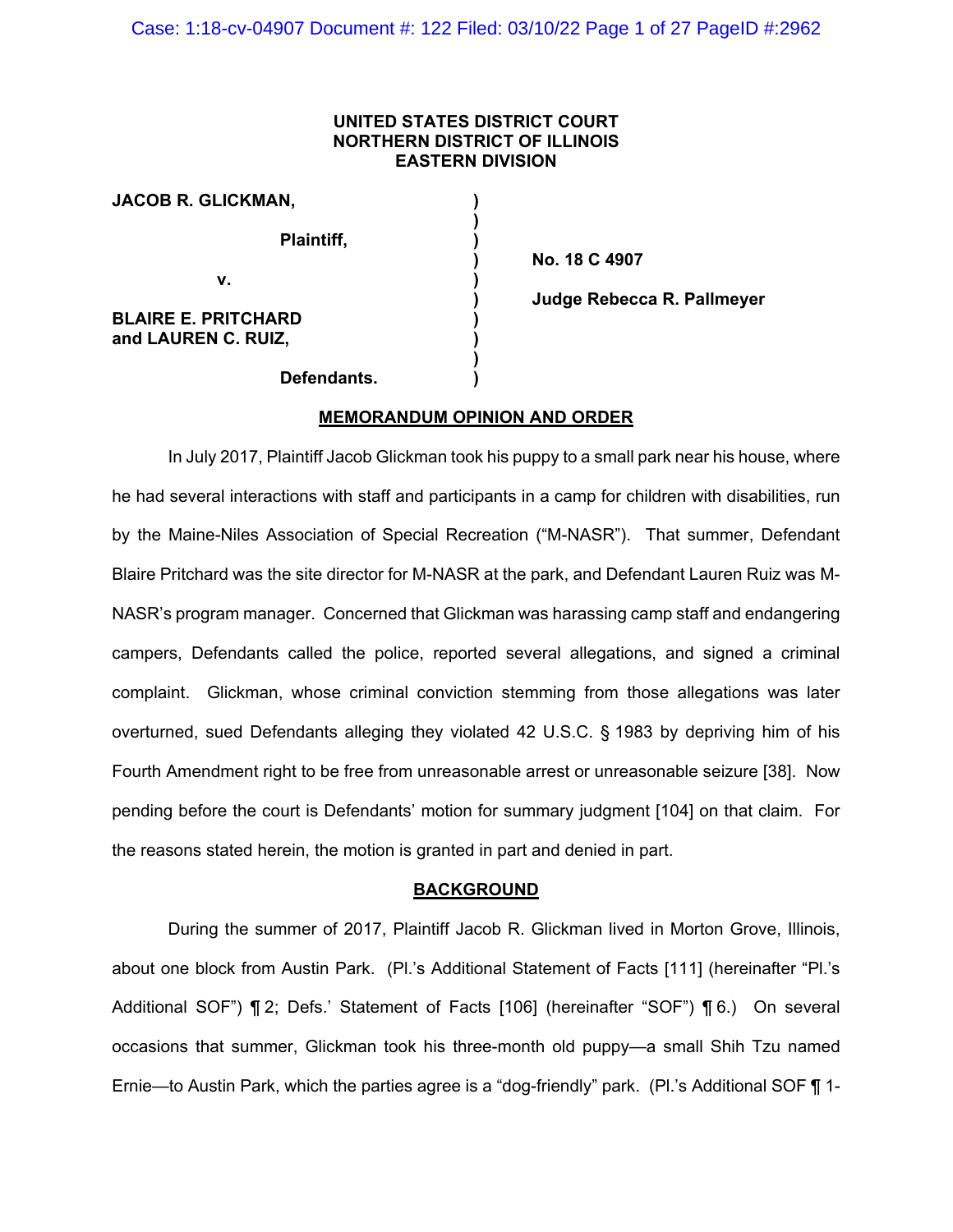2; SOF ¶ 7, 10; Pritchard Tr., Ex. A to SOF [106-1] (hereinafter "Pritchard Tr.") at 36:17-25.) The harness Glickman purchased for Ernie was the wrong size, and because it did not fit correctly, Glickman occasionally allowed Ernie to play off leash at the park. (Pl.'s Additional SOF ¶ 1; Defs.' Resp. to Pl.'s Additional SOF [117] ¶ 1.) It is a violation of a Morton Grove Park District ordinance to let your dog off leash at Austin Park. (SOF ¶ 20; *see* Morton Grove Park District Ordinance No. O-01-17, https://mortongroveparks.com/dogs-now-allowed-mgpd-parks (last visited Mar. 9, 2022.) Glickman was unaware that having Ernie off leash at the park was prohibited. (Glickman Tr., Ex. D to Defs.' SOF [106-4] (hereinafter "Glickman Tr.") at 84:22-24.)

That summer, the Maine-Niles Association of Special Recreation (M-NASR) ran day camps in Austin Park for 15 to 18 children with various physical and intellectual disabilities, including autism and Down syndrome. (SOF ¶ 3, 8, 9; Pl.'s Resp. to Defs.' SOF [110] ¶ 9.) M-NASR is an extension of several different Illinois park districts, and as such is a public entity employing public officials. *About Us*, Maine-Niles Association of Special Recreation, http://mnasr.org/about (last visited Mar. 9, 2022). Defendant Blaire Pritchard was the Site Director for M-NASR, which meant that she was the most senior employee for the organization at Austin Park. (SOF ¶ 4.) She was in charge of planning and setting up weekly activities, as well as pairing campers with counselors depending on each camper's individual needs. (Pritchard Tr. at 10:6-13.) M-NASR employed a sufficient number of counselors so that each could generally pair with a camper "one-on-one." (*Id.* at 11:17-18.) Defendant Lauren Ruiz, the Program Manager for M-NASR, was Pritchard's supervisor. (SOF ¶ 5.) Ruiz was not present at Austin Park during the period in which Glickman interacted with the camp. (*Id.* ¶ 62.)

In July 2017, Glickman and his puppy encountered M-NASR campers and counselors at Austin Park several times. Pritchard testified that the parties interacted "pretty much . . . every weekday" between July 10 and July 20 (Pritchard Tr. at 29:7-8), whereas Glickman estimated that he interacted with the camp just three to four times. (Glickman Tr. at 91:16-92:1.) As set forth below, the details of these encounters are heavily disputed.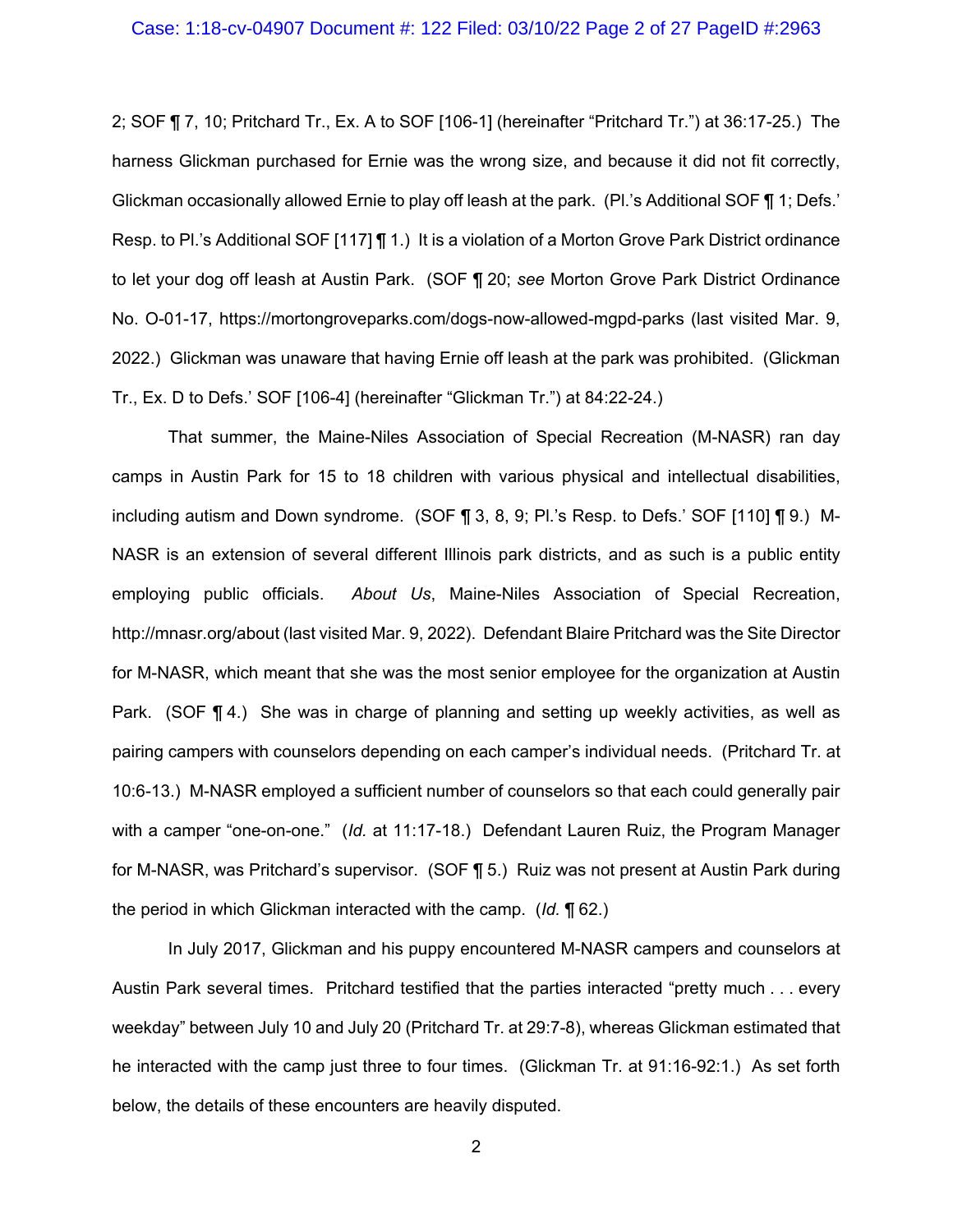#### **A. The Parties' Initial Alleged Interactions at Austin Park**

### **1. A camper punching Ernie**

On a date between July 10 and July 20, Pritchard and the rest of the M-NASR camp went on a "nature walk," which involved campers walking through Austin Park in a single-file line alongside their counselors. (SOF  $\P$  13.) At one point, the campers came upon Glickman and Ernie. According to Glickman, the children ran up to Ernie and "became excited by the puppy." (Pl.'s Resp. to Defs.' SOF ¶ 13.) In Defendants' account of this episode, "Glickman appeared with his dog and introduced himself, causing the children to become excited." (SOF ¶ 13.) It is not clear from the record whether it was Glickman or the campers who initiated the interaction; Pritchard testified that the campers "ran into [Glickman], and he started talking to, you know, the front of the line, introduced himself" (Pritchard Tr. at 17:5-8), but she later conceded that she was "not specifically sure if [the campers] all ran up to [Glickman] or how that transpired." (*Id.* at 230:7- 23.) Regardless, as Pritchard testified and Glickman admits, "one of [the] campers who actually doesn't like dogs went up and kind of punched the dog, and then, you know, we separated the kids and just continued on our walk and apologized to Mr. Glickman and continued on." (*Id.* at 17:9-13; Pl.'s Resp. to Defs.' SOF ¶ 13.) Pritchard, who observed the punch "from afar," testified that the camper, who reportedly had autism, had "screamed," "[s]wung his arm," and "struck the dog." (Pritchard Tr. at 18:7-19:13.) Following the altercation, Pritchard moved to the front of the line and apologized to Glickman. (*Id.* at 20:8-11.) According to Pritchard, her interaction with Glickman spanned "maybe five seconds." (*Id.* at 20:16-18.)

#### **2. Glickman allegedly talking to campers**

Pritchard testified that the next incident occurred "[p]robably the next day," though she was "not 100 percent certain," since "[t]here were multiple days that [Glickman] was around, kind of distracting [the] campers, talking with them, but then there were incidents later on that [she] more vividly remember[s]." (Pritchard Tr. at 24:14-22.) Glickman denies that any incident occurred on the day following the nature walk. (Pl.'s Resp. to Defs.' SOF ¶ 14.) Pritchard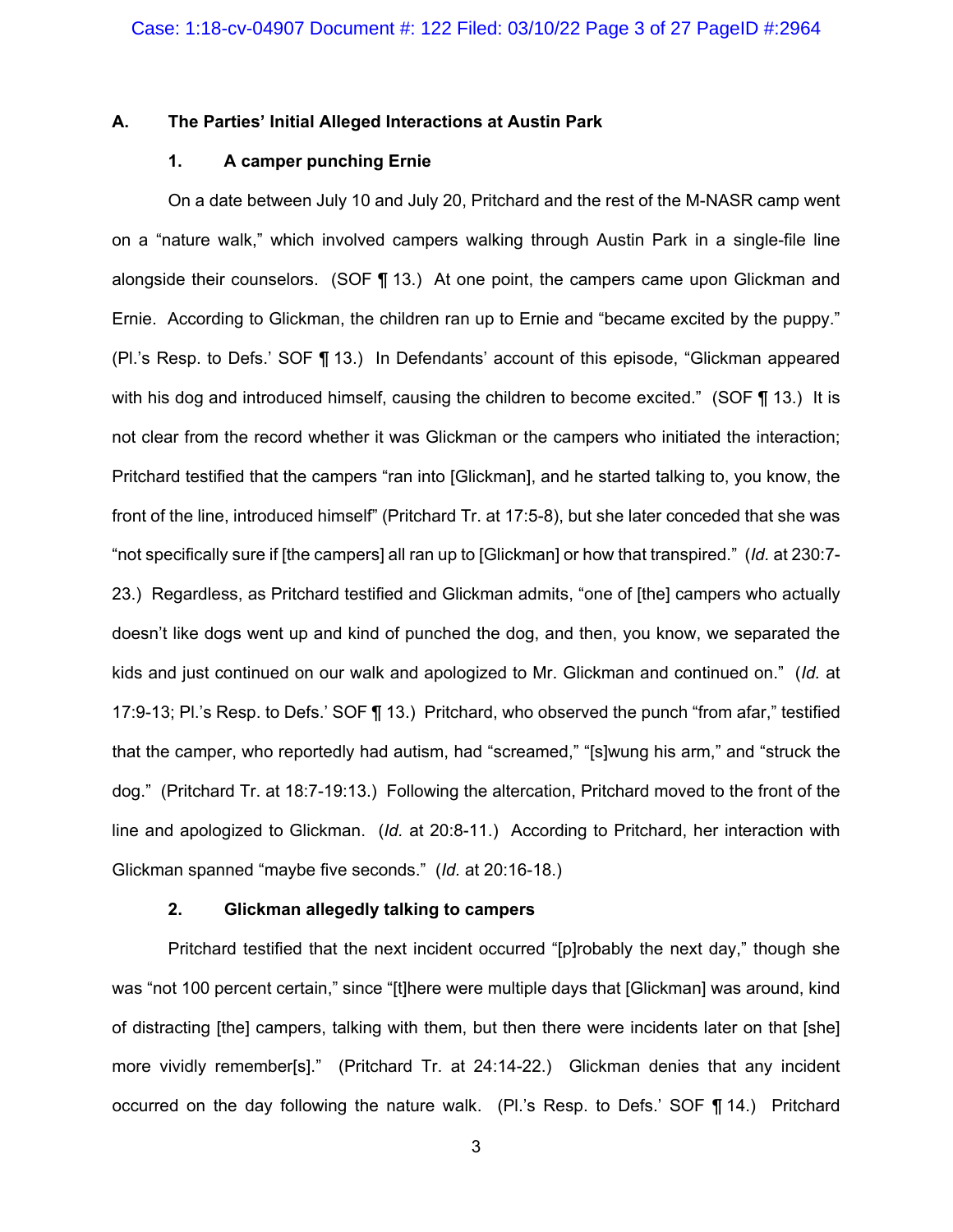### Case: 1:18-cv-04907 Document #: 122 Filed: 03/10/22 Page 4 of 27 PageID #:2965

admitted that, "with it being three years ago," she does not "recall specifically the days of what exactly transpired," and that she ultimately could not say whether Glickman had any interaction with the campers the day after the punch incident. (Pritchard Tr. at 27:16-20, 28:24-29:3.)

Regardless of the precise date, at some point between July 10 and 20, Pritchard testified that Glickman was talking with an older female camper who was "maybe ten feet away from the rest of the camp." (Pritchard Tr. at 31:3-18.) When Pritchard saw this, she went over, pulled the girl away, and "had a conversation with her about . . . being safe at camp . . . and explaining that that's not a situation that, you know, she should be getting into." (*Id.*) Glickman admits to speaking with a female camper, though he does not recall the conversation, and he notes, without more specifics, that "there was certainly a counselor within the area." (Glickman Tr. at 95:7-96:3.)

According to Pritchard, Glickman was also "starting to approach counselors and approach campers . . . and just asking intrusive questions." (Pritchard Tr. at 25:11-15.) Specifically, Pritchard said that Glickman was "continually approaching . . . campers and . . . staff, asking questions about [the campers'] disabilities, their age, their names, and that was definitely alarming." (*Id.* at 24:4-8.) Glickman's recollection differs. He testified that he asked camp counselors "generally" about the campers' disabilities, but "never asked them for any specificity or particularity." (Glickman Tr. at 97:2-7.) He testified that he never asked a camper or a counselor about a specific camper's age, though he "generally . . . could have asked [a camp counselor] what the age range of the campers were." (*Id.* at 98:8-11.) And he testified that he never asked any campers for their names, never asked any counselors for the name of a camper, and never called any campers by their name. (*Id.* at 96:4-12.)

That last item—calling a camper by their name—is the subject of a specific disputed incident. Pritchard testified that, on an unknown date during the 10-day period, a camp counselor, Hillary Simon, reported to Pritchard that the camper Simon was assigned to work with was petting Ernie when Glickman addressed the camper by name and told him "[g]ood job." (Pritchard Tr. at 37:1-10.) In her testimony about this incident, Pritchard again used the word "alarming" with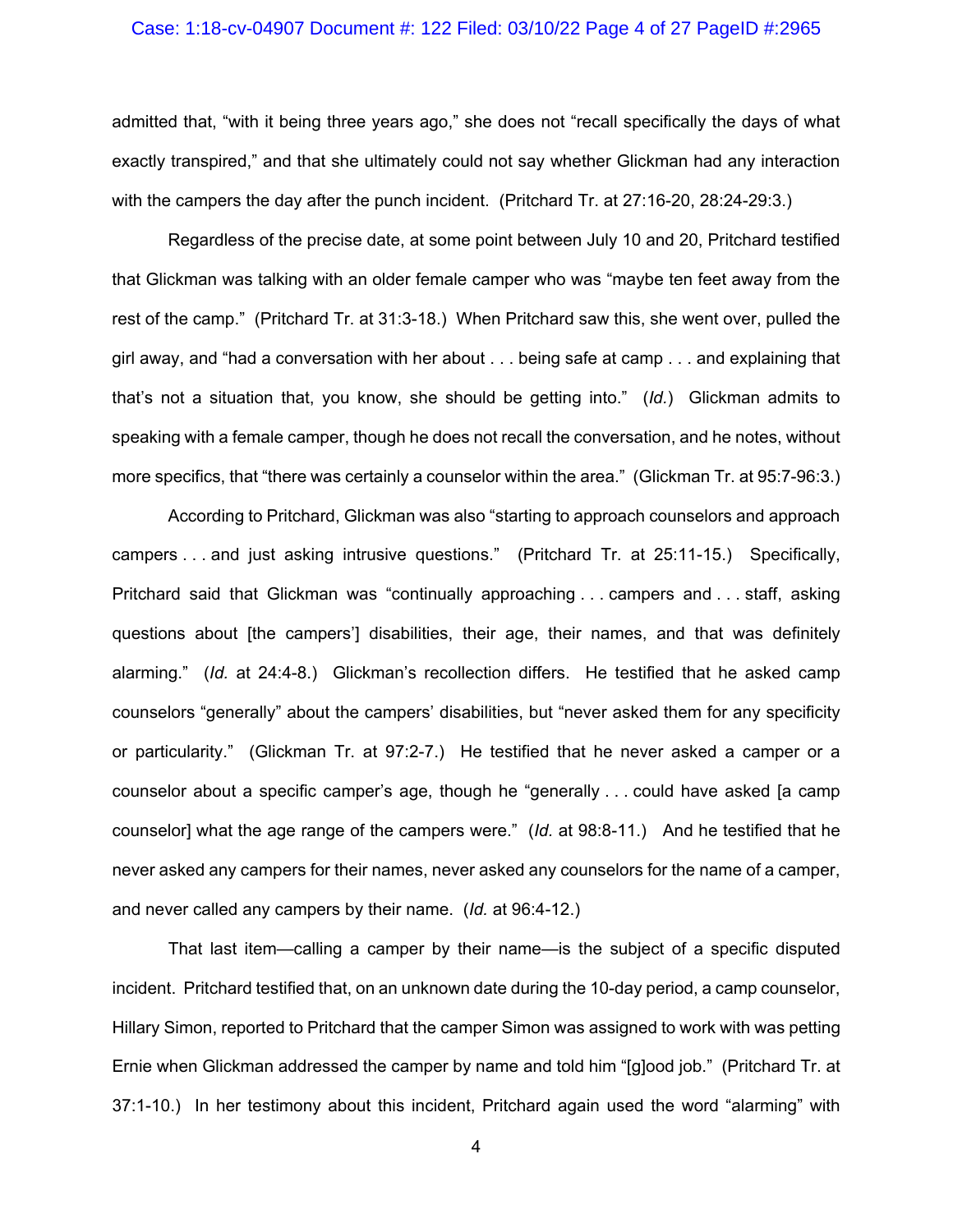#### Case: 1:18-cv-04907 Document #: 122 Filed: 03/10/22 Page 5 of 27 PageID #:2966

reference to Glickman's knowledge and use of a camper's name. (*Id.* at 37:8.) Glickman specifically denied that Pritchard's hearsay account of these events ever happened. (Glickman Tr. at 96:10-19.) Simon herself testified that after her camper petted the dog, *she* was the one who said "'[g]ood job' and used [her] camper's name." (Simon Dep., Ex. 1 to Pl.'s Additional SOF [111-1] (hereinafter "Simon Dep.") at 19:6-12.) Simon further testified that *after* she had stated the camper's name, Glickman said "'[t]hank you,' used the camper's name, 'for petting my dog.'" (*Id.*) Simon later testified that she did not feel that Glickman acted inappropriately during this exchange, but just that it gave her a "funny feeling." (*Id.* at 40:15-25.)

## **3. Glickman allegedly touching a camper**

Pritchard also testified that "there was another situation that occurred where one of [the] campers [was] running by Glickman and he, in some capacity, touched the camper or stuck his arm out, and that was reported to [Pritchard] by one of the counselors." (Pritchard Tr. at 32:11- 15.) Pritchard stated that she thought the counselor who reported this to her was Hillary Simon, and that the camper who Glickman allegedly touched was the same boy Glickman had allegedly called by name. (*Id.* at 37:11-38:13.) Glickman "denies that any such incident occurred." (Pl.'s Resp. to Defs.' SOF ¶ 17.) Simon, who confirmed that the boy Pritchard referenced was her assigned camper (Simon Dep. at 19:13-17), testified that she never witnessed an incident where a camper brushed up against Glickman or an incident where Glickman had inappropriate physical contact of any kind with a camper. (*Id.* at 34:4-17.)

### **4. Glickman allegedly watching the campers**

Pritchard testified that certain unspecified counselors informed her (on an unspecified date) that Glickman was "sitting, standing, watching campers, looking at [the] campers, in the[ir] general direction," which she thought "was a little unusual." (Pritchard Tr. at 171:21-172:12, 173:23-24.) Though Pritchard offered this hearsay account, she later testified that she actually had no idea what Glickman was looking at. (*Id.* at 174:8-10.) Defendants offer no other evidence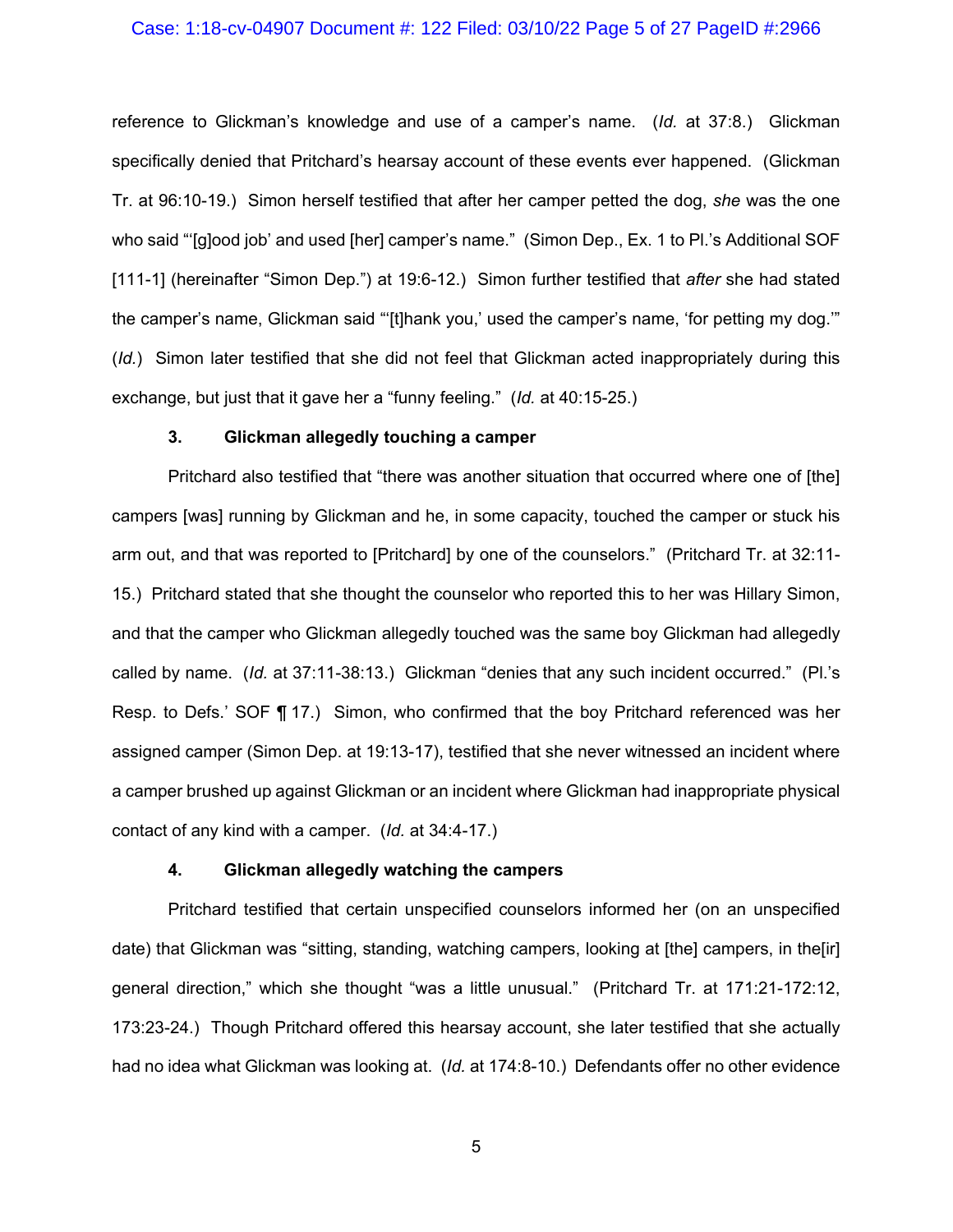### Case: 1:18-cv-04907 Document #: 122 Filed: 03/10/22 Page 6 of 27 PageID #:2967

for the assertion that Glickman was watching campers. (*See* SOF ¶ 18.) Glickman denies having done so. (Pl.'s Resp. to Defs.' SOF ¶ 18.)

### **5. Glickman allegedly flying a drone over a camper**

Pritchard testified that on an unspecified date, Simon reported to her that there was "a drone that was hovering over one of [the] campers who didn't have a shirt on." (Pritchard Tr. at 29:18-20, 93:18.) Pritchard admitted that the camp staff were not sure "who [the drone] belonged to," and that she had never seen Glickman with a drone or a remote control. (*Id.* at 70:24-71:10, 72:7-8.) In her July 18 report to Ruiz about Glickman (discussed below), Pritchard stated that the drone "was potentially related but also potentially not related" to Glickman. (*Id.* at 72:9-22.)

Glickman testified that he had never operated a drone, had nothing to do with any drone at Austin Park, and never saw a camper with his shirt off. (Glickman Tr. at 129:15-130:2.) Simon's testimony is consistent with Glickman's: she testified that she expressed concern to Pritchard about Glickman in the context of "the drone situation," but admitted that hearing other camp staff talk about Glickman in a derogatory fashion may have influenced her opinion that Glickman was involved with the drone. (Simon Dep. at 36:4-18; *see id.* at 11:7-13; Zubeck Dep., Ex. 5 to Pl.'s Additional SOF [111-5] (hereinafter "Zubeck Dep.") at 55:14-20 (agreeing that camp staff frequently spoke about Glickman in a derogatory manner before and after the arrest).) She further acknowledged that in retrospect, it could have been someone innocently flying a drone above the park, and it may have had nothing to do with the shirtless camper. (*Id.* at 36:19-37:1.)

### **6. Pritchard's report to Ruiz and subsequent interaction with Glickman**

On July 18, Pritchard spoke to her supervisor, Defendant Ruiz, about her concerns regarding Glickman.<sup>[1](#page-5-0)</sup> Ruiz documented this conversation on July 20, recounting what she learned

<span id="page-5-0"></span><sup>&</sup>lt;sup>1</sup> From the evidence in the record, this appears to be the first instance in which Pritchard talked to Ruiz about Glickman. Pritchard, however, when asked about this directly during her deposition, stated she was "not for sure that it was the first time," and that she thought she might have mentioned something about Glickman to Ruiz earlier. (Pritchard Tr. at 189:18- 25.)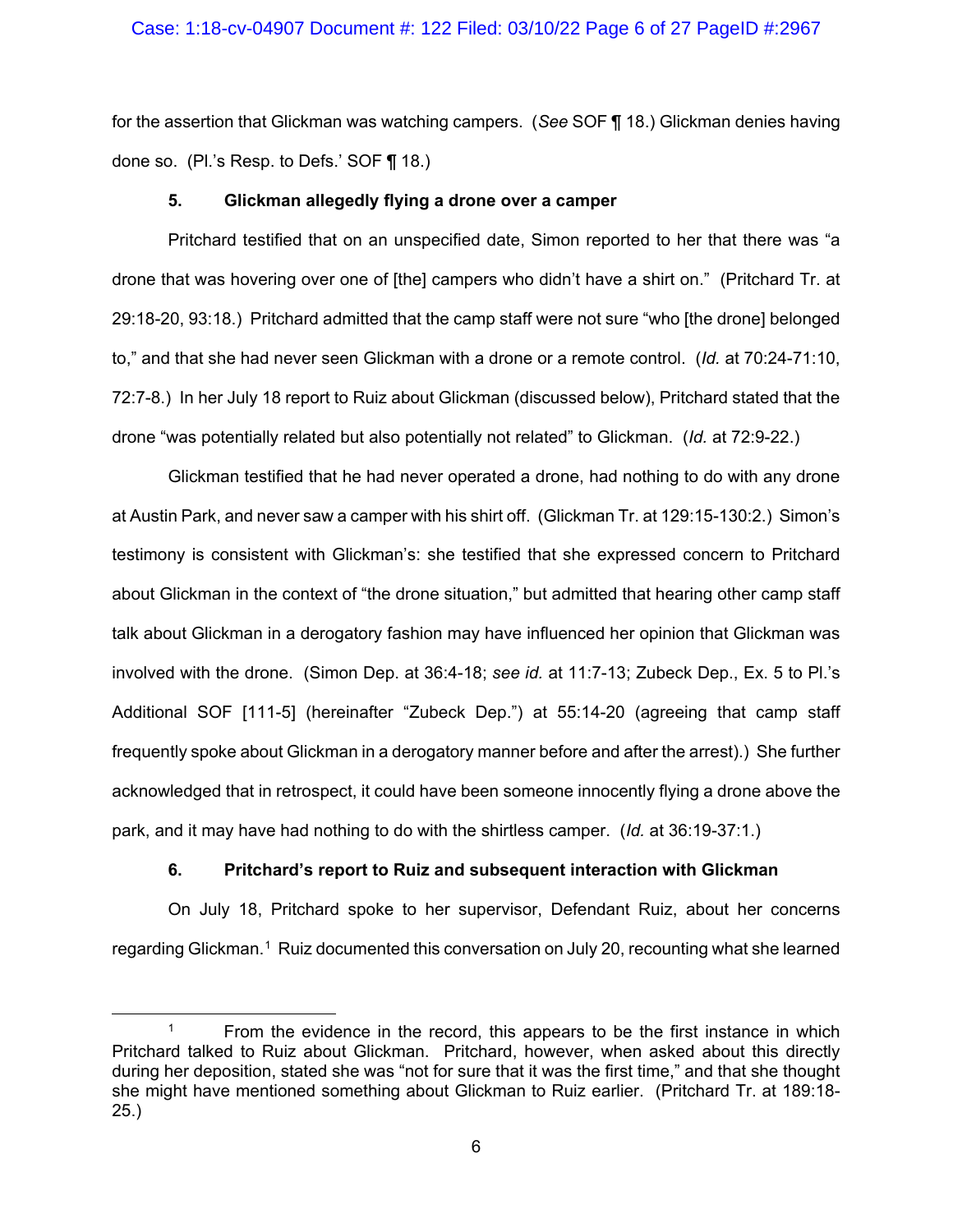#### Case: 1:18-cv-04907 Document #: 122 Filed: 03/10/22 Page 7 of 27 PageID #:2968

from Pritchard. Ruiz wrote that "the first interaction" between the camp and Glickman was when the campers saw Ernie during the nature walk; Glickman "was friendly at this time." (Ruiz Report, Ex. 8 to Pl.'s Additional SOF [111-8] (hereinafter "Ruiz Report") at 1.) Ruiz noted further, however, that "[e]very day of camp since this first interaction," Glickman continued to approach campers and counselors, with "his behaviors becoming more suspicious and inappropriate." (*Id.*) Ruiz specifically documented the following behaviors: asking campers' names, asking what types of disabilities the campers had, asking the campers' ages, brushing up against one of the campers, and grabbing one of the campers as he was running past. (*Id.*) Ruiz wrote that she

advised Blaire [Pritchard] to approach the man if he returned on 7/19, to explain to him that we have to be very protective of our campers and that they will no longer be able to interact with him and his dog. I also advised her to give him my card and encourage him to contact me with any questions about M-NASR.

(*Id.*)

Pritchard testified that the following day, on July 19, she approached Glickman in the park and asked that he not "engage with" or "distract" the campers, and that he help "ensure the safety" of the campers, noting that some of the children had allergies. (Pritchard Tr. at 39:21-40:11.) Pritchard testified that Glickman told her Ernie was hypoallergenic, and that Pritchard "was in the wrong for trying to not let the campers engage" with Glickman. (*Id.* at 40:5-15.) Pritchard testified that she gave Glickman Ruiz's card, and told him: "Any further questions, you can refer to her, but we would really just like your cooperation." (*Id.* at 41:1-4.) According to Pritchard, Glickman "was pretty defensive about that." (*Id.*)

Glickman denies this account. He testified that this July 19 conversation did not involve Pritchard, but was instead between himself and Grace Spiewak, Pritchard's assistant site director. (Glickman Tr. at 112:15-19; *see* Pritchard Tr. at 62:9-13.) Glickman testified that Spiewak approached him on July 19th while he was letting Ernie play with another dog owned by a woman named Dawn (not affiliated with M-NASR). (Glickman Tr. at 113:4-8.) Glickman stated that Spiewak "was basically saying some of the kids had an allergic reaction previously, so [Glickman]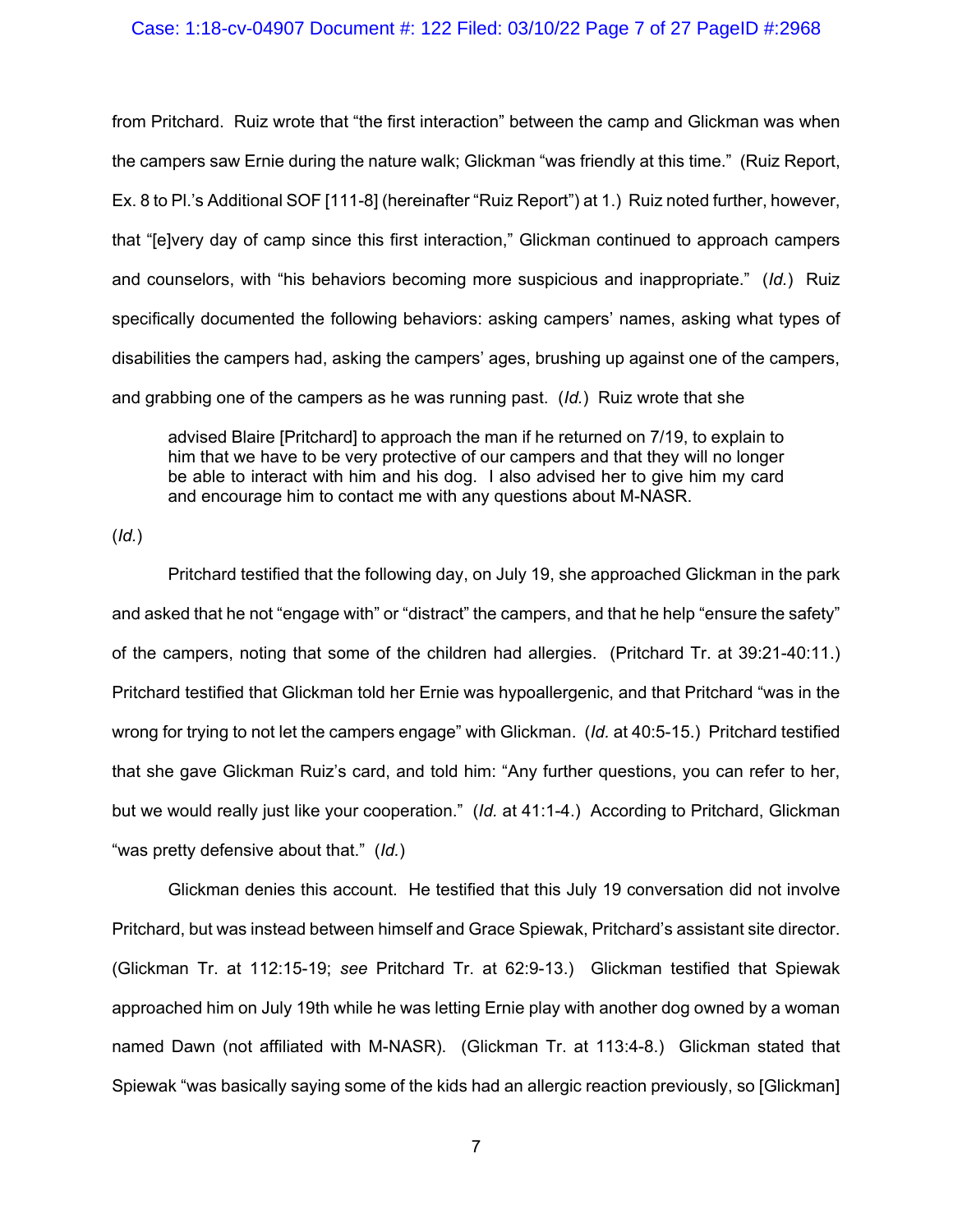#### Case: 1:18-cv-04907 Document #: 122 Filed: 03/10/22 Page 8 of 27 PageID #:2969

said [his] dog is hypoallergenic." (*Id.* at 113:9-13.) He testified further that Spiewak "asked if we can create separation between the dog and the campers," and he responded saying that whatever had happened previously involving allergic reactions "wasn't [his] dog, [his] dog is hypoallergenic." (*Id.* at 114:3-15.) Glickman testified that it was Spiewak who gave Ruiz's card to him and told him to call Ruiz if he wanted to speak with a supervisor. (*Id.* at 114:8-115:17.) Glickman never called Ruiz. (SOF ¶ 34.)

### **7. Glickman's interactions with camp staff on July 20, 2017**

The next day—after Glickman spoke with either Pritchard (as Defendants assert) or Spiewak (as Plaintiff asserts)—Glickman returned to the park. Glickman testified that prior to coming, he asked someone at "the community center" about the camp's hours and was told "the hours were until 3:00 o'clock." (Glickman Tr. at 122:11-16.) Glickman testified that he went to the park around 3:30 pm, assuming the campers would be gone. (*Id.* at 119:23-24, 122:15-20.) In fact, however, the camp was still in session, and Ernie—presumably unleashed—wandered towards a merry-go-round where a camper was playing under the supervision of counselor Rose Zubeck. (Zubeck Report, Ex. 7 to Pl.'s Additional SOF [111-7] (hereinafter "Zubeck Report") at 1; Zubeck Dep. at 28:1-4; Glickman Tr. at 119:23-120:9.) Glickman asked Zubeck about the camp's hours—seeking to find out when he would be free to bring his dog to the park—and Zubeck told him the camp ended at 6:00 pm. (Zubeck Report at 1; Glickman Tr. at 120:10-11.) Glickman then asked for the name of the camp, and Zubeck responded that she could not say and that Glickman should talk to Pritchard. (Zubeck Report at 1; Glickman Tr. at 121:19-122:5.)

As noted above, Glickman denied that Pritchard ever asked him to keep his distance from the camp (he claims that Spiewak made this request). After his interaction with Zubeck by the merry-go-round, however, Glickman does admit that he had a conversation with Pritchard in which Pritchard asked him to keep his distance from the one camper who had previously punched Ernie. (Glickman Tr. at 118:3-22.) Glickman testified that during this interaction, he asked Pritchard if he could stay at the park, and Pritchard agreed "so long as [he] stay[ed] away from this one kid."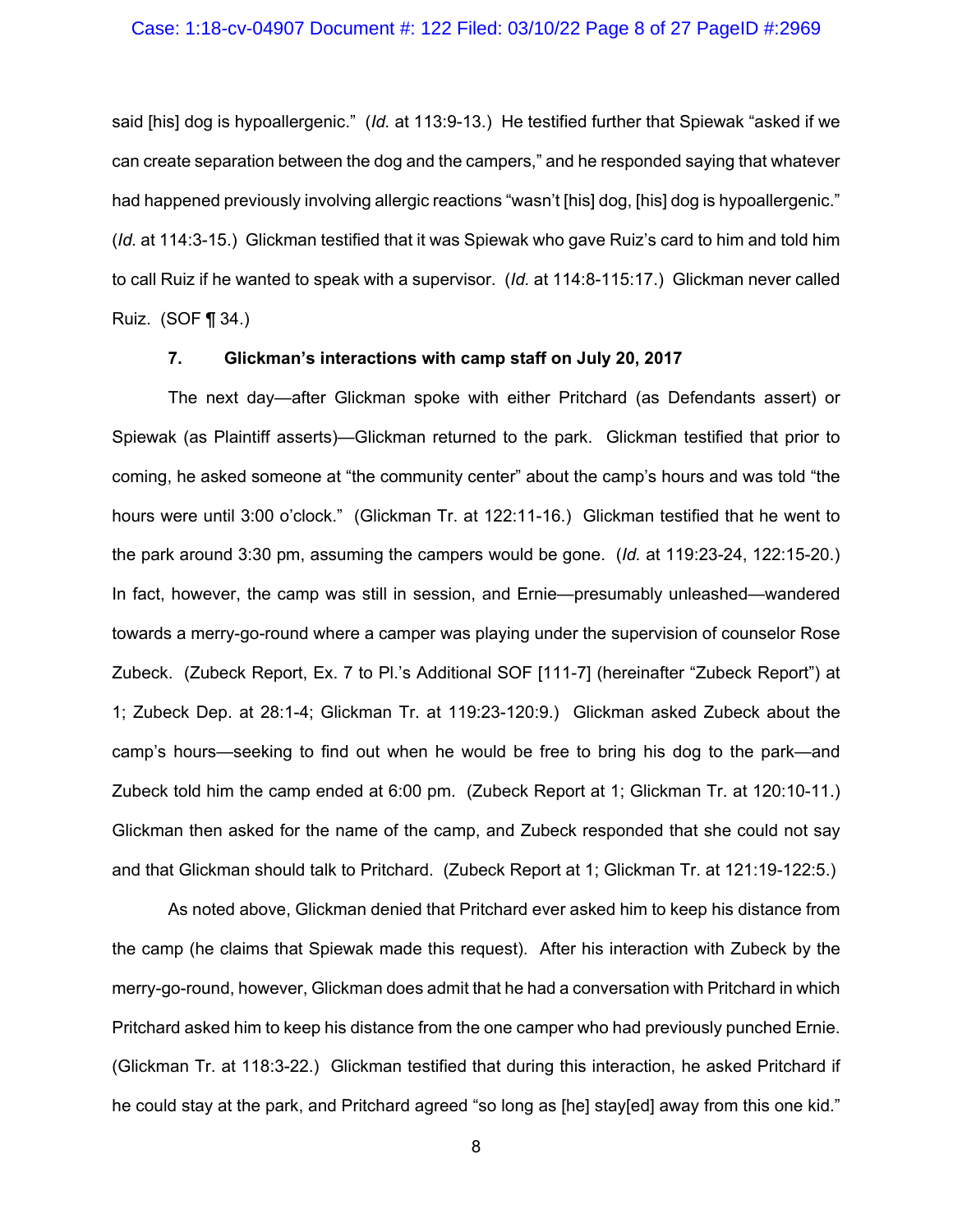#### Case: 1:18-cv-04907 Document #: 122 Filed: 03/10/22 Page 9 of 27 PageID #:2970

(*Id.* at 109:8-15.) Glickman acknowledged that during an unspecified conversation between himself and either Pritchard or Spiewak (possibly referring to this conversation), he became upset—though he stated that he did not raise his voice or use an aggressive tone. (*Id.* at 118:23- 119:4.) He also acknowledged that in one of these conversations he said words "to the effect" of "[he] had a right to be in the park whenever [he] wanted." (*Id.* at 119:5-8.) Glickman does not agree with Defendants' assertion that he was "defensive." (Pl.'s Resp. to Defs.' SOF ¶ 18.)

#### **B. Ruiz's 911 Call**

 Immediately after Pritchard spoke with Glickman on July 20, Pritchard called Ruiz and reported that Glickman had returned to Austin Park, approached campers and counselors, and had "asked intrusive questions with an angry tone of voice." (SOF ¶ 37.) Ruiz told Pritchard to bring the children inside the "field house," a structure at one end of the park, and Pritchard did so. (Ruiz Report at 2; Pritchard Tr. at 206:3-5, 11:1, 95:19-21.) Ruiz discussed the matter with Suzanne Bear, then the executive director of M-NASR, and Jennifer Gebeck, the organization's superintendent of recreation. (Ruiz Answers to Pl.'s Interrogs., Ex. 3 to SOF [106-3] (hereinafter "Ruiz Interrogs.") at 4-9.) The three of them decided to contact the police; Ruiz dialed 911 and reported Glickman's conduct to a dispatcher while she drove to the park. (*Id.* at 17; Ruiz Report at 2.) In an interrogatory answer, Ruiz stated that she hoped the 911 call would stop Glickman from: using his phone to take pictures of campers; physically touching campers; letting his dog confuse a camper and cause the camper to punch the dog; calling campers by their names or otherwise acting overly familiar with them; asking camp staff about campers and their disabilities; and distracting campers and staff from participating in camp. (Ruiz Interrogs*.* at 16-17.) She also hoped the call would "prevent Plaintiff from actually or potentially harming the campers physically, psychologically or emotionally." (*Id.* at 17.)

# **C. The Alleged Picture-Taking Incident**

After the 911 call, but before any officers arrived, camp staff observed Glickman in the presence of two young girls—unaffiliated with M-NASR—who were playing with Ernie. (SOF ¶ 40;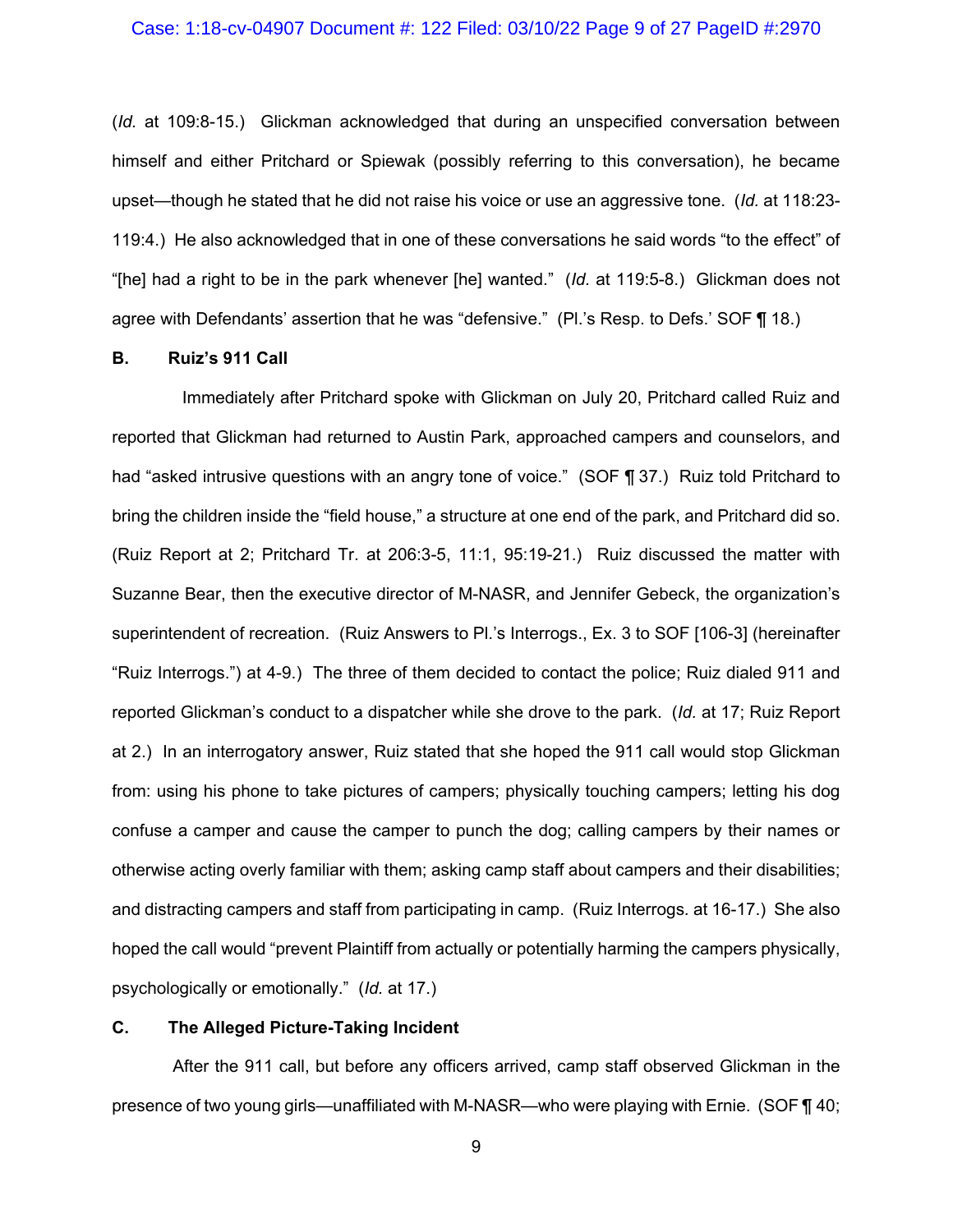### Case: 1:18-cv-04907 Document #: 122 Filed: 03/10/22 Page 10 of 27 PageID #:2971

Pritchard Tr. at 95:19-96:5.) Glickman testified that the girls were kicking a soccer ball and Ernie (unleashed) was playfully running into it. (Glickman Tr. at 126:1-7.) Glickman testified that he spoke with one of the girls who thought that she recognized him as a coach from one of the area schools. (*Id.* at 126:14-127:18.)<sup>2</sup> He testified that at one point, while the girls were playing with Ernie, he took a call from a friend on his cell phone. (*Id.* at 128:1-7.) However, Glickman said, he never took any photographs with his phone that afternoon. (*Id.* at 128:8-19.)

Pritchard apparently viewed Glickman's interaction with the girls differently. In a report she prepared the following week, on July 28, Ruiz wrote that when she arrived at Austin Park that day, she spoke with Pritchard "who was visibly upset, and [Pritchard] let [Ruiz] know that the man had also been speaking with 2 young girls just before the police arrived, and was taking pictures of them on his cell phone." (Ruiz Report at 2.) Pritchard testified that she did not personally witness the alleged picture-taking incident, but it was "something that had been brought up amongst counselors." (Pritchard Tr. at 97:14-21.) Pritchard also acknowledged, however, that "[n]o one ever said they for sure saw the pictures being taken," and admitted that no one had offered her any specific facts regarding Glickman and his phone that suggested he was photographing the girls. (*Id.* at 128:24-129:12.) Pritchard testified that the counselors who had brought this incident to her attention were Julia Sirvinskas<sup>[3](#page-9-1)</sup> and Hillary Simon. (*Id.* at 126:11-13.) Simon's testimony contradicts Pritchard; according to Simon, Pritchard told her that *she* (Pritchard) had seen Glickman taking photographs of the girls. (Simon Dep. at 13:5-15:5.) Simon also testified that while she recalled personally seeing Glickman talking to the two girls, Simon did not recall seeing him photograph the girls or otherwise do anything that could be construed

<span id="page-9-1"></span><span id="page-9-0"></span><sup>&</sup>lt;sup>2</sup> Whether the girl was correct about this is not clear, but it appears Glickman had some involvement with the public schools; he has alleged that Defendants' conduct in this case caused him to lose "his livelihood as a Chicago Public Schools vendor." (Pl.'s Second Am. Compl.  $[38]$  ¶¶ 48, 50.)

 $3$  Neither party provided the court with testimony or an affidavit from Sirvinskas.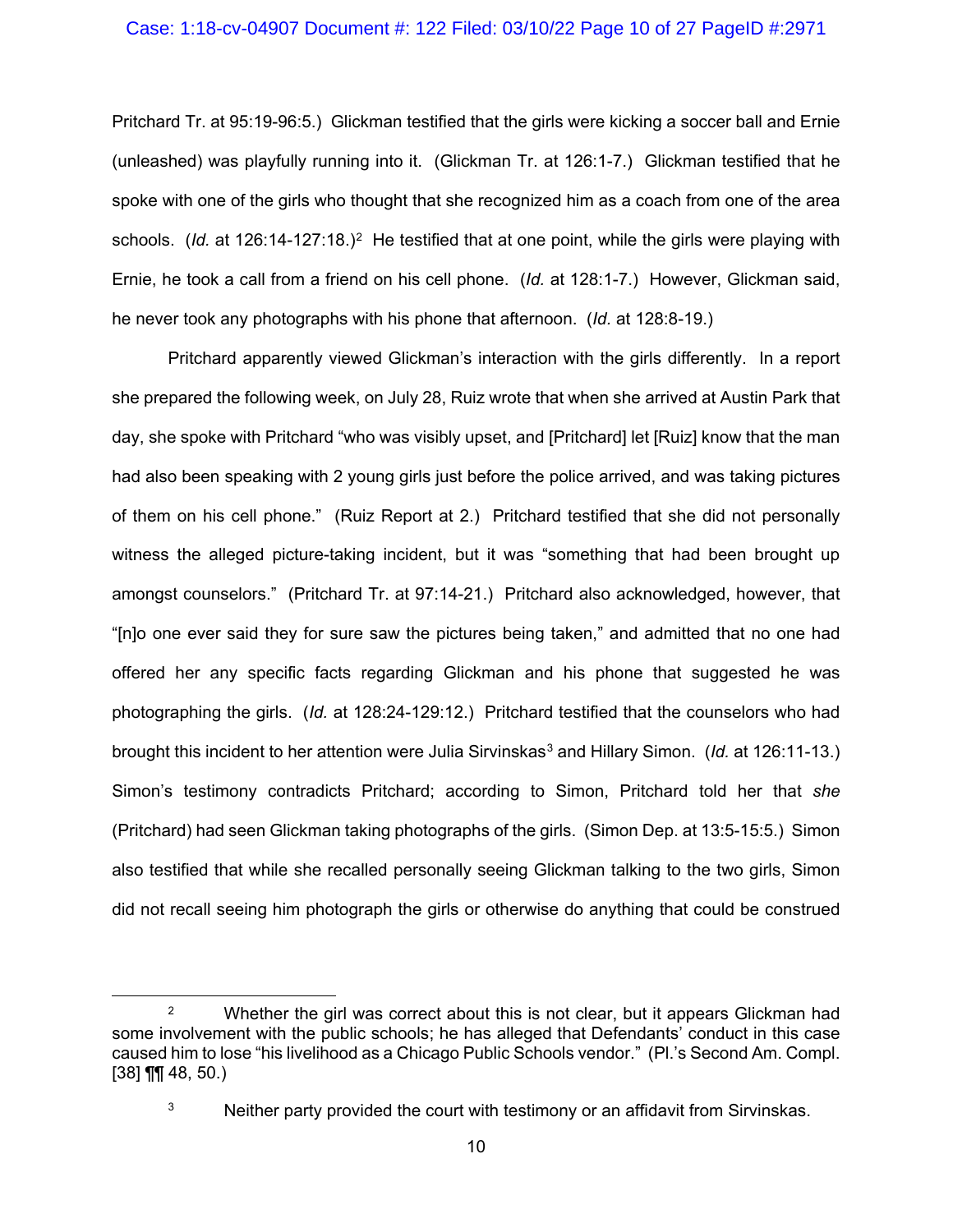as photographing them. (*Id.* at 20:4-16.) She stated she merely recalled him "having his phone," and she was not sure whether she reported that fact to anyone. (*Id.*)

#### **D. The Officers' First Conversation with Glickman**

Following Ruiz's 911 call, the police dispatcher told officers Timothy Walsh and Mark Atto that there was someone at Austin Park with a dog asking campers personal questions, and that the person had "brushed up against a camper yesterday, and he got verbal with the director today." (Walsh Tr., Ex. G to SOF [106-8] (hereinafter "Walsh Tr.") at 13:9-15; Atto Tr., Ex. F to SOF [106-7] (hereinafter "Atto Tr.") at 7:23-8:4.) The officers testified that after getting this call and arriving at the park, the first thing they did was speak with Pritchard. (Walsh Tr. at 14:12-17; Atto Tr. at 8:14-19.) The content of that conversation is not clear from the record. Walsh could not recall what was said, beyond Pritchard pointing out Glickman. (Walsh Tr. at 15:17-16:23.) Atto testified that "to the best that [he] can recollect," Pritchard told the officers that Glickman had been interacting with the children despite repeatedly being asked not to do so. (Atto Tr. at 9:1- 14.) Pritchard herself could not "say for sure" what she told the police when they first arrived at the park, and actually thought that the first time she told the police about Glickman's conduct was later on, at the police station. (Pritchard Tr. at 121:10-13.)

After speaking with Pritchard, Walsh and Atto walked over to talk to Glickman. (SOF ¶ 40.) When the officers approached, the two girls who were playing with Ernie left. (Glickman Tr. at 128:20-23.) Glickman testified that at first, Atto approached Glickman while Walsh lingered behind, but both officers eventually joined the conversation. (*Id.* at 128:24-129:7, 130:21-23.) Atto testified that he did not recall the specifics of the conversation other than that Glickman had explained "he was there to walk around and enjoy the . . . park with his dog." (Atto Tr. at 11:14- 24.) Walsh testified that he asked Glickman whether camp staff had been requesting that Glickman leave the camp alone, and that Glickman had given inconsistent answers. (Walsh Tr. at 21:21-23:24.) According to Glickman, his answers were in fact "very consistent" and the officers were "abnormally" and "unbelievably aggressive." (Glickman Tr. at 133:1,132:1-2, 133:9-12.)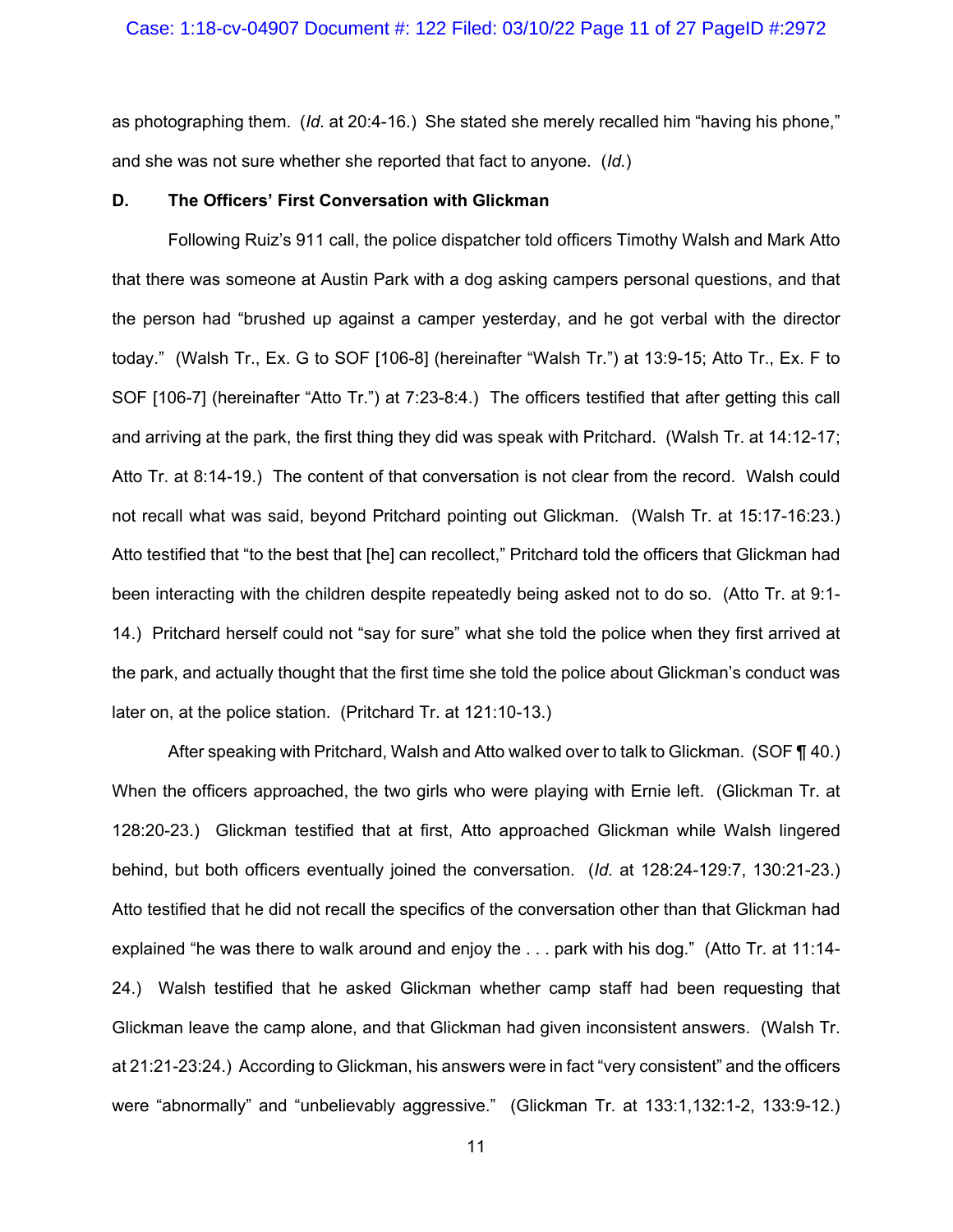### Case: 1:18-cv-04907 Document #: 122 Filed: 03/10/22 Page 12 of 27 PageID #:2973

Ruiz's report from that day appears to confirm that account in part; she wrote that after the officers finished with Glickman, they told her "they had 'put the fear of God in him' about interacting again with [M-NASR] campers." (Ruiz Report at 2.) The officers themselves testified that they acted professionally and were not trying to scare Glickman. (Walsh Tr. at 21:15-18; Atto Tr. at 14:14- 16:4.) The officers issued a citation to Glickman for having his dog off leash. (Glickman Tr. at 134:6-8; Atto Tr. at 13:14-20.) Thereafter, Glickman took Ernie and left the park, heading home. (SOF ¶ 44; Glickman Tr. at 134:12-17.)

#### **E. Walsh's Second Interaction with Glickman**

After Glickman left, the officers returned to the section of the park where camp staff had gathered and spoke to Pritchard and Ruiz, who had arrived by then. (Walsh Tr. at 25:22-26:1; Ruiz Report at 2.) Ruiz shared with the officers what Pritchard had said upon Ruiz's arrival: that there had been an "interaction . . . with the young girls and the photos." (Ruiz Report at 2.) Walsh acknowledged in his deposition that this was an alarming allegation that prompted "the start of the investigation." (Walsh Tr. at 25:2-26:17.) He stated further that after hearing this, he needed to track Glickman down, "because [Walsh] . . . could see that this might be going [ ] a different direction." (*Id.* at 25:6-7.) Atto left the scene to return to the station, as Walsh "was the primary officer" and "it was his obligation to gather all the information and complete the report." (Atto Tr. at 19:2-17.) Walsh headed towards Glickman's apartment to ask him further questions; Walsh testified that Glickman had "verbally told [the officers] his address, but [Walsh] didn't actually know if [the residence address Glickman had provided] was the truth or not." (Walsh Tr. at 25:2-13.) In fact, it was; Walsh found Glickman "right outside [his] building." (*Id.* at 28:20-23.)

Walsh testified that he confronted Glickman about the accusation that he had taken pictures of the young girls, which Glickman denied. (*Id.* at 29:20-30:18.) Walsh testified that Glickman told him he instead "took pictures of [his] dog"; Glickman himself denied having made such a statement and denied having taken pictures of Ernie. (*Id.* at 29:23-30:3; Glickman Tr. at 128:8-19, 137:6-8.) Walsh asked if he could see Glickman's phone, and Glickman refused.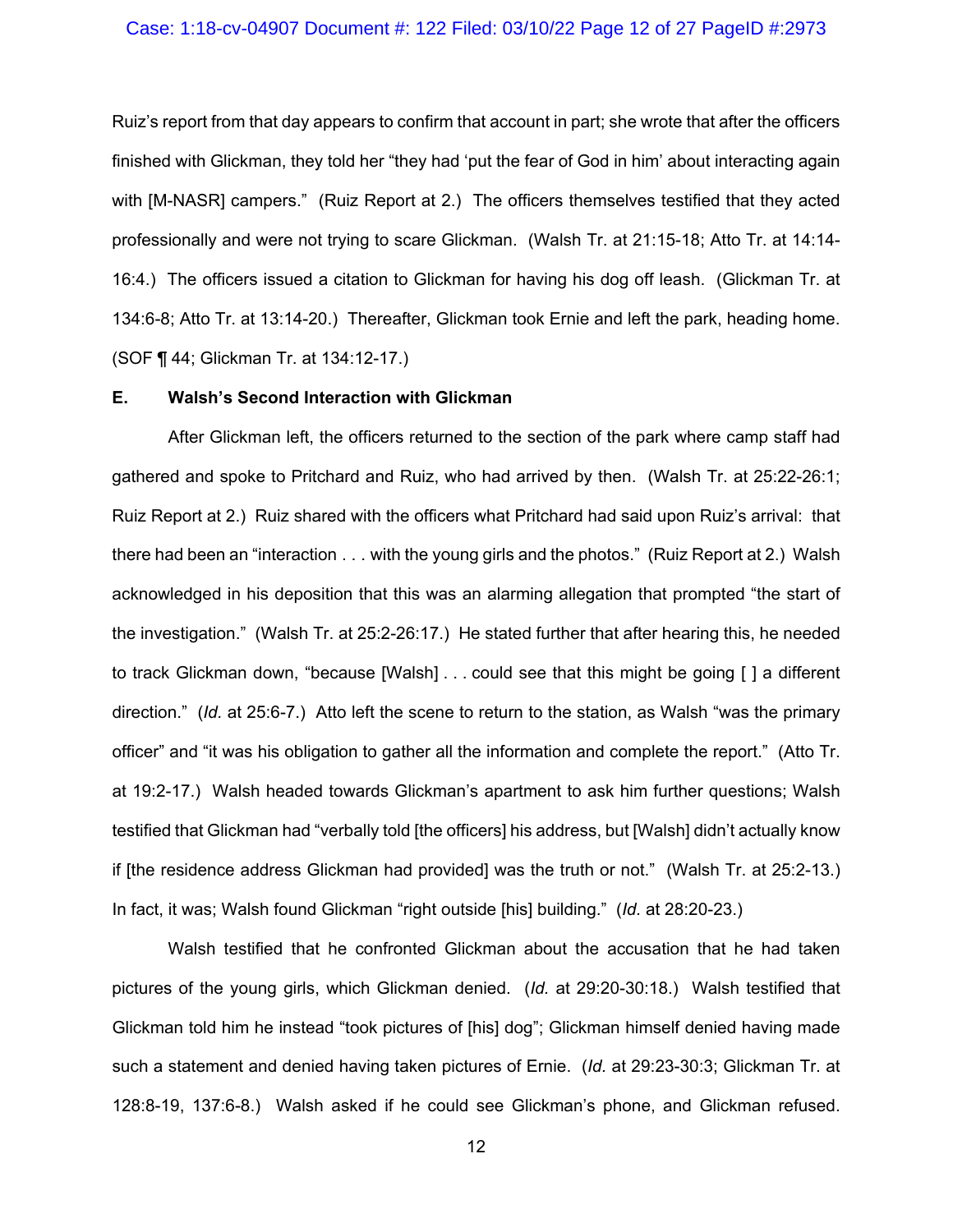#### Case: 1:18-cv-04907 Document #: 122 Filed: 03/10/22 Page 13 of 27 PageID #:2974

(Walsh Tr. at 30:8-19; *see* Glickman Tr. at 135:15-21.) Glickman testified that Walsh told him "we're going to be watching you," and that he responded by asking whether he was under arrest or could go into his apartment. (Glickman Tr. at 135:22-136:1.) Walsh told Glickman he was not under arrest, and Glickman went inside his home. (Walsh Tr. at 31:4-14; Glickman Tr. at 136:1.)

#### **F. Glickman's Arrest**

Walsh then returned to the park to speak with camp staff. Ruiz had left the park, so Pritchard called her and put her on the phone to talk to Walsh.<sup>4</sup> (Ruiz Report at 2.) Ruiz wrote in her report that Walsh told her Glickman "had refused to show them his phone when they asked him about the photos, and that they had enough information now to arrest him for disorderly conduct." (*Id.*) Ruiz also wrote that the officers asked her if she would "like to make a complaint so the man would be arrested and [she] said yes," and that Walsh stated he would "let [Ruiz] know when [she] should come to the police station to sign the complaint." (*Id.*)

Shortly after going inside his apartment, Glickman decided that the officers' conduct amounted to "harassment." He therefore "decided the best thing to do was go down to the police station . . . [a]nd make a complaint." (Glickman Tr. at 137:20, 138:6-12.) Glickman testified that he went to the station, stepped up to the counter, and asked to speak with a "ranking officer on site." (*Id.* at 139:22-140:2.) He stated that "[a]bout five minutes went by, and then the two officers from the park were at the door." (*Id.* at 140:3-4.) Glickman testified that the officers stated: "[Y]ou saved us a trip from going to your house . . . you're under arrest." (*Id.* at 140:8-11; Pl.'s Additional SOF ¶ 31.)

Precisely what information prompted the arrest is unclear. Walsh testified that during his third conversation with camp staff at the park (immediately after he returned from outside

<span id="page-12-0"></span><sup>4</sup> Walsh testified that both Pritchard and Ruiz were present when he returned to the park. (Walsh Tr. at 31:23-32:11.) Ruiz documented in her report that she was already on the way back to her office and participated in this conversation by phone. (Ruiz Report at 2.) When this discrepancy was pointed out to Walsh during his deposition, he stated that he was not sure if he spoke to Ruiz in person or on the phone. (Walsh Tr. at 39:2-13.)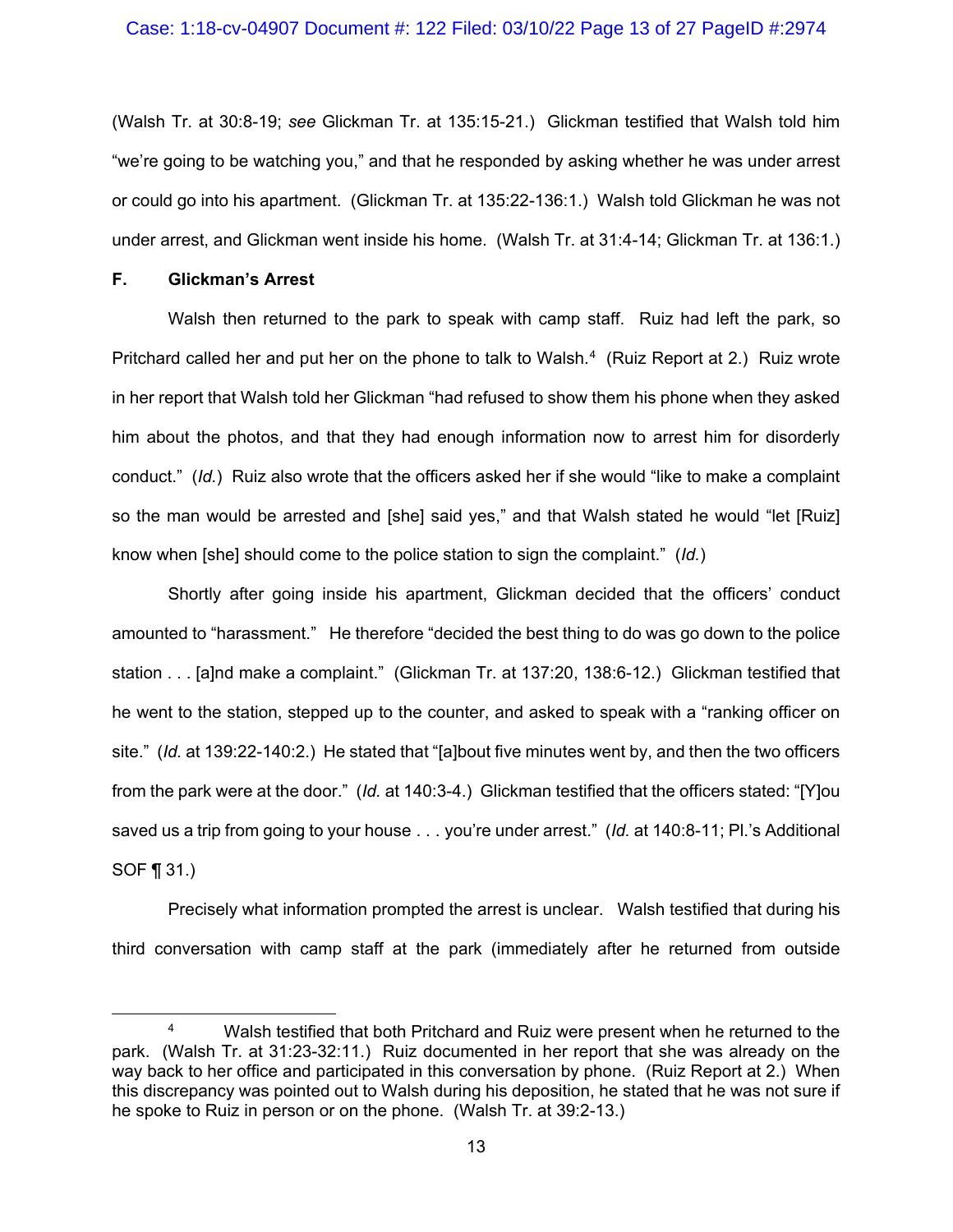## Case: 1:18-cv-04907 Document #: 122 Filed: 03/10/22 Page 14 of 27 PageID #:2975

Glickman's apartment), Ruiz and/or Pritchard told him about "all the details of . . . the incidents that happened throughout the several days." (Walsh Tr. at 31:19-22.) Ruiz's report makes no reference to having said anything more to Walsh about her concerns with Glickman during this exchange. (*See generally* Ruiz Report.) Rather, the next thing Ruiz documented in her report was the officers "call[ing] back at approximately 5:30 pm" to "let [Ruiz] know that the man had posted bail." (*Id.* at 3.) Ruiz and Pritchard then went to the station and the officers directed Pritchard to "retell them about each interaction" with Glickman. (*Id.*) The officers took note of "all additional details" in Pritchard's account of what happened. (*Id.*) The officers told Ruiz and Pritchard that Glickman "had received 3 small citations related to his dog, and was also charged with disorderly conduct." (*Id.*)

The word "retell" and the phrase "all additional details" in Ruiz's report generates ambiguity about what the officers knew and when; it is possible Pritchard was "retelling" the officers about the conduct initially relayed by the police dispatcher (Glickman's asking personal questions, brushing up against a camper, and getting "verbal" with camp staff) as well as conduct noted by Ruiz after the officers first spoke to Glickman (the alleged picture-taking incident). If this is what happened, other alleged incidents over the 10-day period were part of the "additional details" that Pritchard went over for the first time at the station. But if Walsh's testimony is to be believed, nearly everything that was communicated later on at the station was a "retelling"; recall that Walsh testified that earlier, at the park, they had already gone over "every incident that occurred . . . throughout the week." (Walsh Tr. at 41:11-12.) Walsh testified that he took notes documenting what was said at the park, but that he "[d]iscarded them." (*Id.* at 42:7.) Pritchard testified that she "know[s] [that] when [she] was in the police station, [she] went into detail" about what was happening in the park, and that by her recollection, her communication at the station was the *first time* she told the police about Glickman's conduct over the prior 10 days. (Pritchard Tr. at 121:10-23.)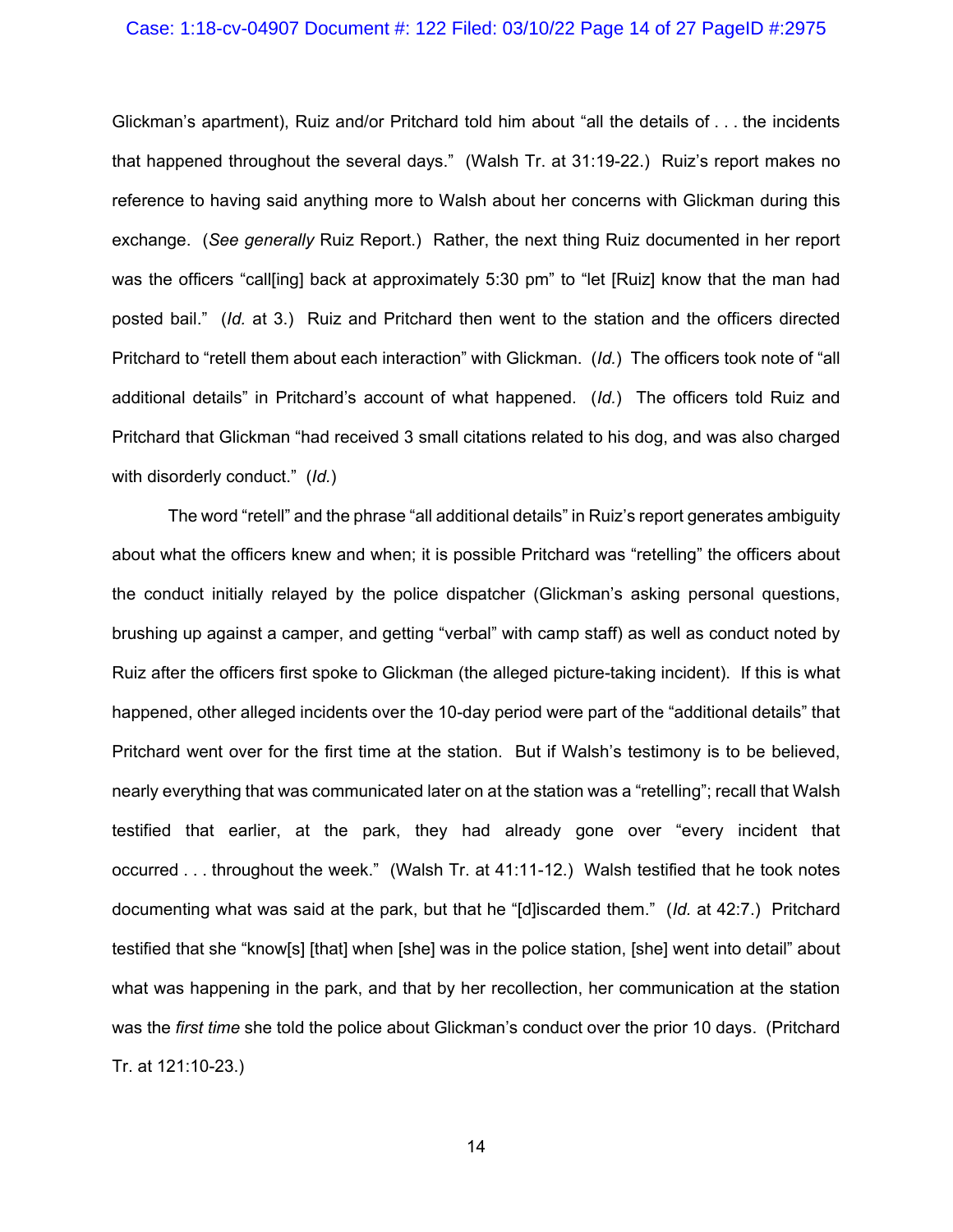## Case: 1:18-cv-04907 Document #: 122 Filed: 03/10/22 Page 15 of 27 PageID #:2976

The officers both testified that prior to arresting Glickman, they spoke with Sergeant Daniel Warrensford at the police station. (Atto Tr. at 19:21-22; Walsh Tr. at 33:19-25.) Warrensford was a supervisory officer, meaning that officers Walsh and Atto worked under his command. (Warrensford Tr., Ex. I to SOF [106-11] (hereinafter "Warrensford Tr.") at 97:16-21.) Warrensford testified that he "recall[ed] a meeting with them at the station, but as far as the content of that conversation, [he] [did not] recall." (*Id.* at 11:4-17.) He later clarified that he did not "recall exactly . . . [the] back-and-forth conversation," but that "[t]he end result was, based upon the probable cause that they reiterated . . . there was probable cause to make an arrest and go arrest the defendant." (*Id.* at 13:1-16.) Warrensford also testified that Pritchard's alleged observation of Glickman's taking photos would have been alarming information that he relied on in deciding whether to direct the officers to arrest Glickman. (*Id.* at 19:4-16, 20:16-20.)

The misdemeanor complaint, signed by Ruiz and Pritchard before leaving the station, does not specifically mention the alleged picture-taking incident. It states that Glickman committed the offense of "Disorderly Conduct" in that he

Knowingly and intentionally entered Austin Park for over a week with a dog that was unleashed during the hours that a handicap camp was in session. While at the park, the defendant engaged in conversations with handicapped children with the dog present. The defendant was asked by camp staff not to speak with the children because of their conditions. The defendant refused to comply with their multiple requests for he and his dog to stay away from the children. The defendant's actions alarmed and disturbed the complainant.

(Misdemeanor Compl. [106-10] at 2.) Walsh stated in his testimony that it was important for Pritchard—not just Ruiz—to sign this complaint, because Pritchard was the witness.<sup>5</sup> (Walsh Tr. at 52:1-22.)

<span id="page-14-0"></span> $5$  As described earlier. Pritchard later testified that she did not personally witness any of the alleged incidents other than the time a camper punched Ernie, the time that Glickman was talking to a camper, and the time or times that Pritchard personally spoke to Glickman.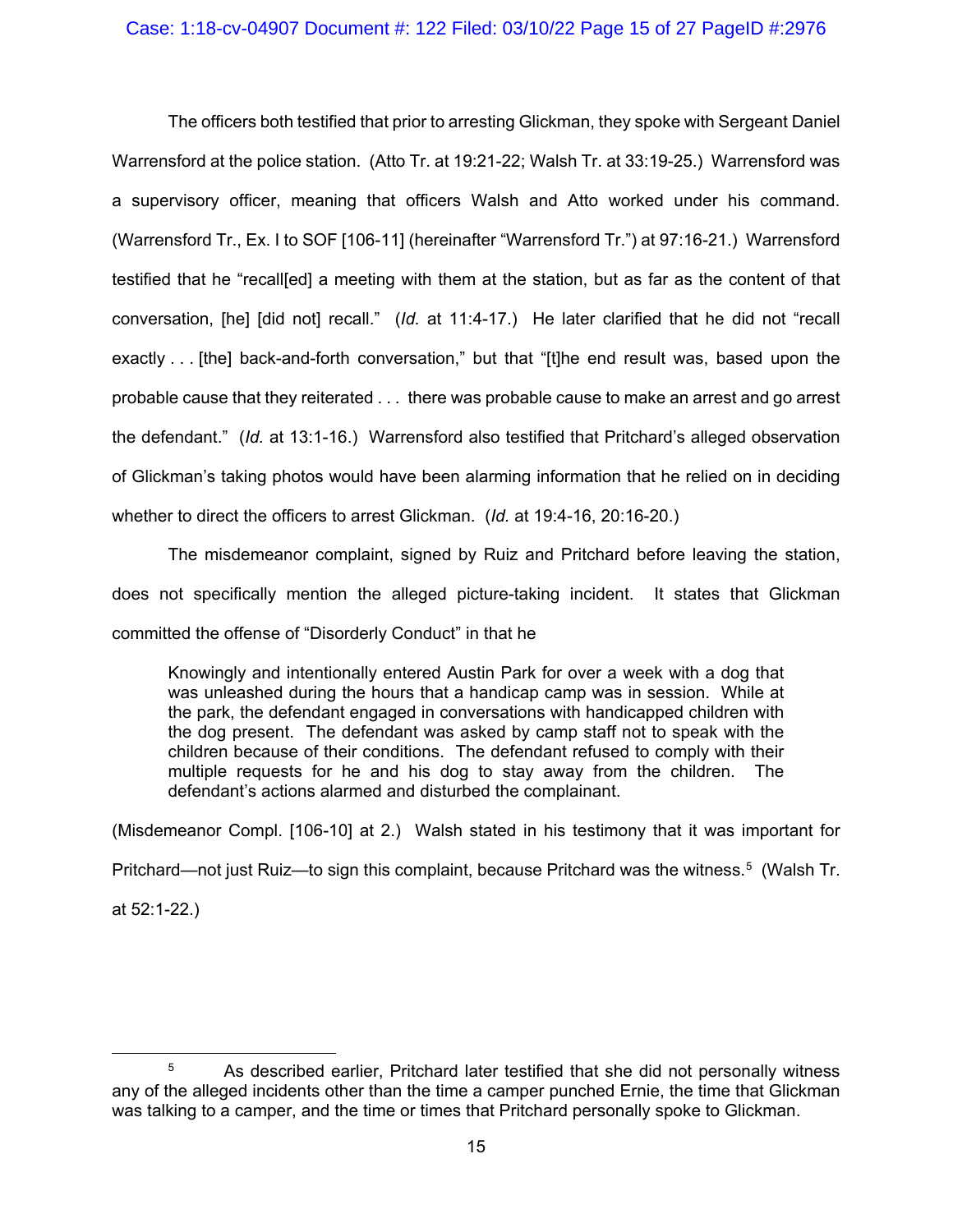For their part, the officers testified that they made the arrest based on the totality of Glickman's conduct at the park, as reported to them by Pritchard and Ruiz. (SOF at ¶ 51; Pl.'s Resp. to Defs.' SOF ¶ 51.) Walsh specifically testified:

The pictures, they didn't exist to me because I didn't see them, so he was  $-$  this whole investigation was based upon his actions at the park. Per the police, we don't have the evidence, I didn't have a warrant to look at his phone. For me, the – those pictures didn't exist . . . .

(Walsh Tr. at 76:1-7.) Defendants emphasize this testimony in their statement of facts. (*See* SOF ¶¶ 51-52.) Plaintiff accurately notes in response that the "[p]olice arrested Glickman on the basis of information they received from Pritchard and Ruiz." (Pl.'s Resp. to Defs.' SOF ¶ 52.) That is, the officers had no tangible evidence of the alleged picture-taking incident or tangible evidence of any other alleged incident; the evidence they relied upon were the statements of Pritchard and Ruiz. (*See* Atto Tr. at 35:1-10 (stating that without the information received from Pritchard and the willingness of camp staff to sign the complaint, the officers "would not be able to arrest him").)

At a bench trial in March 2018, a judge in the Circuit Court of Cook County convicted Glickman of disorderly conduct. (SOF ¶ 54; Tr. Excerpts from Pl.'s First and Second Disorderly Conduct Trials, Ex. J to SOF [106-12] (hereinafter "Tr. Excerpts") at 3:13-17.) Several months later, however, the court granted Glickman's motion for a new trial because the criminal complaint did "not state disorderly conduct correctly" and then granted Glickman's motion to dismiss the charges. (Tr. Excerpts at 7:2-22.) On July 18, 2018, Glickman filed a civil complaint before this court, and on February 20, 2019, he filed his second amended complaint. (Pl.'s Compl. [1]; Pl.'s Second Am. Compl. [38].) In his second amended complaint, he asserts, *inter alia*, that Defendants Ruiz and Pritchard violated 42 U.S.C. § 1983 by depriving him of his Fourth Amendment right to be free from unreasonable arrest or unreasonable seizure. (Pl.'s Second Am. Compl. ¶ 53.) On Defendants' motion, this court dismissed all claims other than the Fourth Amendment claim against Pritchard and Ruiz. *See generally Glickman v. Main-Niles Ass'n of Special Recreation*, 440 F. Supp. 3d 946 (N.D. Ill. 2020). Defendants now seek summary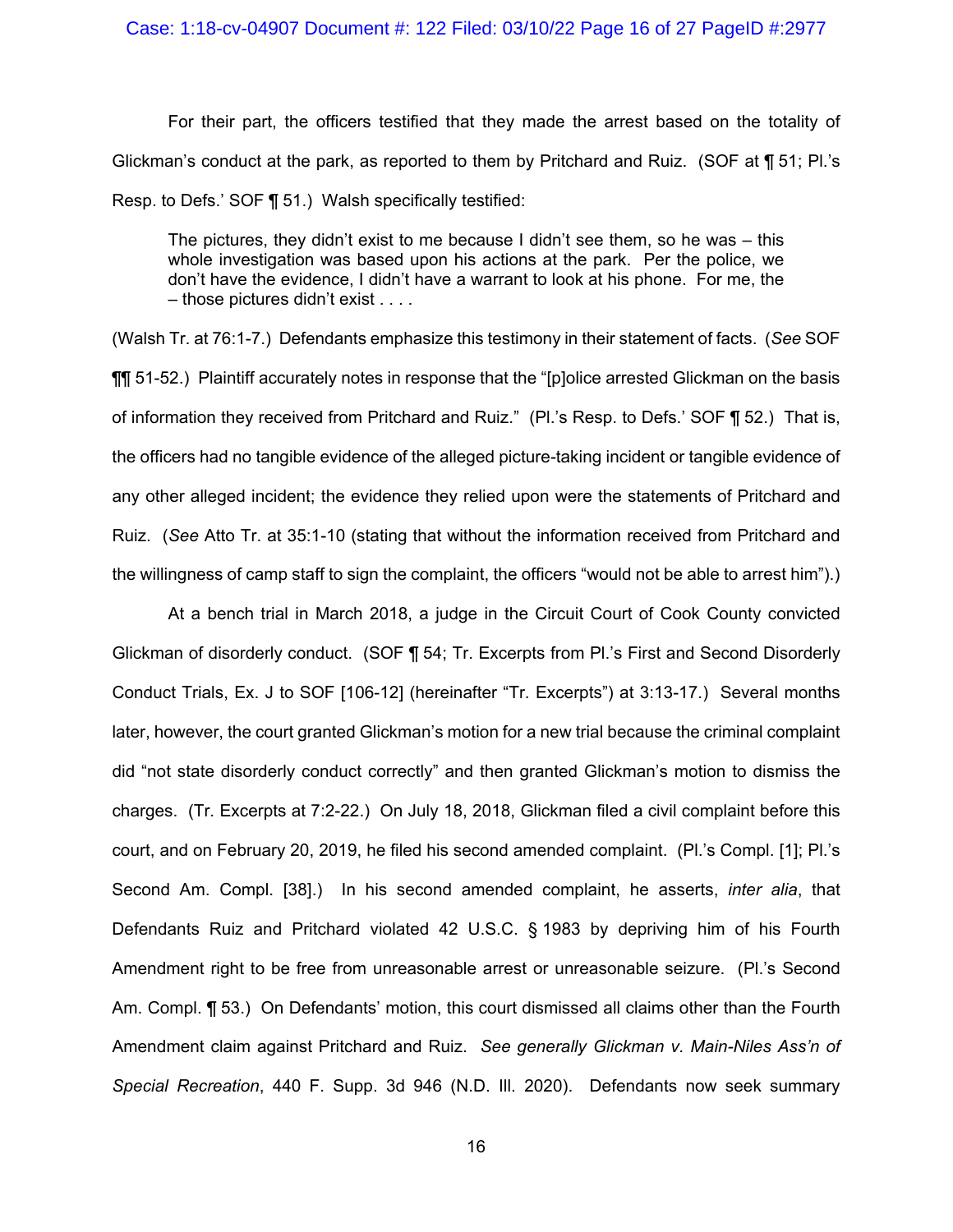## Case: 1:18-cv-04907 Document #: 122 Filed: 03/10/22 Page 17 of 27 PageID #:2978

judgment on Glickman's remaining claim. For the reasons stated below, that motion is granted in favor of Defendant Ruiz and otherwise denied. .

#### **DISCUSSION**

The court will grant a motion for summary judgment if the evidence establishes that there are no genuine issues of material fact, and that the moving parties entitled to judgment as a matter of law. *See* FED. R. CIV. P. 56(c); *Celotex Corp v. Catrett*, 477 U.S. 317, 323 (1986). In deciding such a motion, the court does not assess the credibility of witnesses or choose between competing reasonable inferences. *Anderson v. Liberty Lobby, Inc.*, 477 U.S. 242, 249, 255 (1986). Rather, "[t]he evidence of the non-movant is to be believed, and all justifiable inferences are to be drawn in his favor." *Id.* (citing *Adickes v. S. H. Kress & Co.*, 398 U.S. 144, 158-59 (1970)). Many material facts are disputed in this case; for purposes of Defendants' motion, the court resolves those disputes in a light favorable to Glickman "without vouching for the objective truth of this account." *Stokes v. Bd. of Educ. of the City of Chi.*, 599 F.3d 617, 619 (7th Cir. 2010).

Defendants make two arguments in support of their motion for summary judgment. First, they argue that Pritchard and Ruiz did not violate Glickman's constitutional rights because they had probable cause to report their concerns to the police and sign the criminal complaint. Second, they argue that even if Pritchard and Ruiz did not have probable cause, they cannot be held liable because they are entitled to qualified immunity. The court takes these arguments in turn.

## **A. Probable Cause**

For Glickman to prevail on his Fourth Amendment claim for unreasonable arrest or unreasonable seizure, there must be a genuine dispute of material fact regarding whether Ruiz and/or Pritchard had probable cause to take certain actions that caused Glickman to be arrested for disorderly conduct. *See Stokes*, 599 F.3d at 617. The court notes that the context is somewhat unusual, in that the Defendants being charged with a Fourth Amendment violation are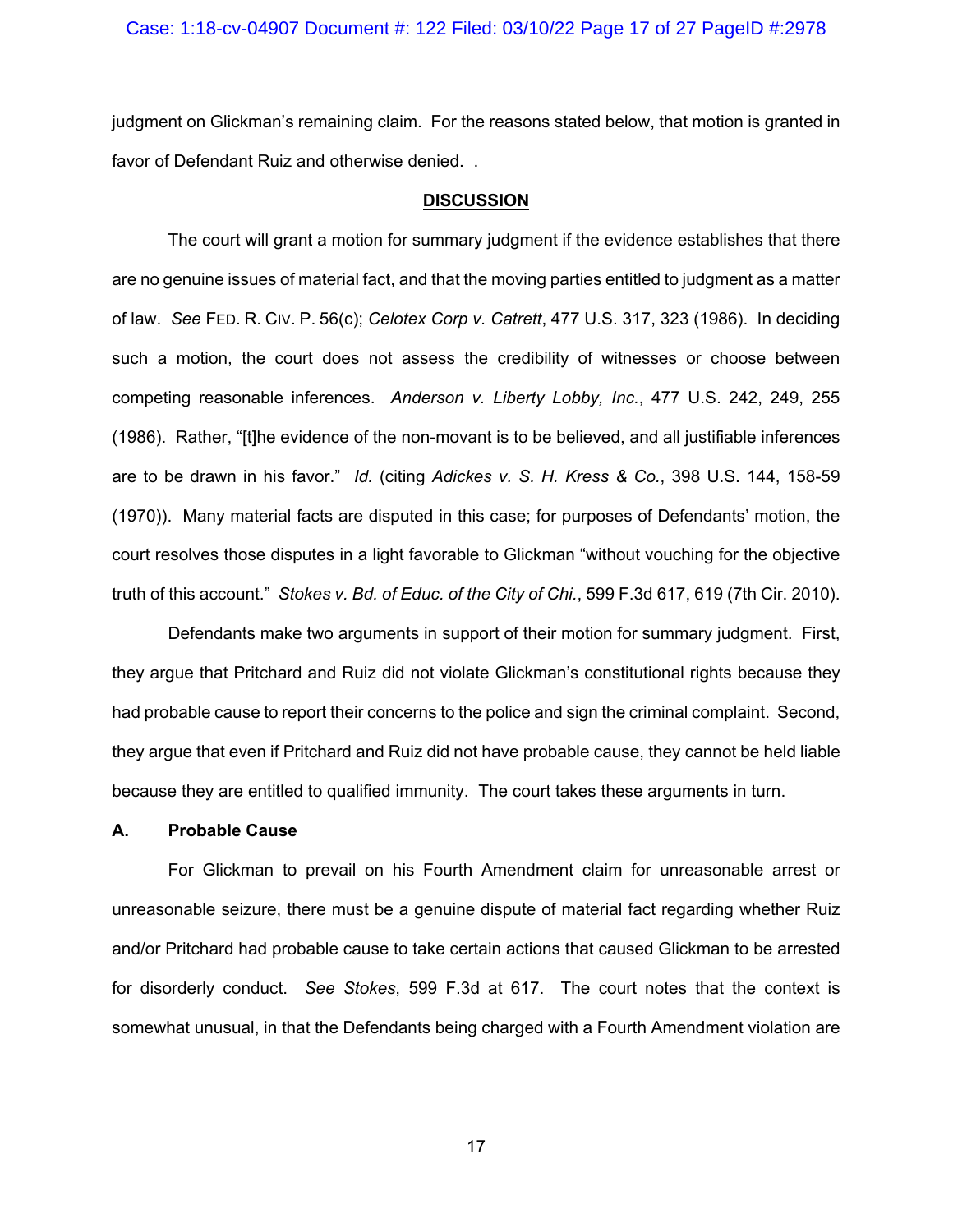#### Case: 1:18-cv-04907 Document #: 122 Filed: 03/10/22 Page 18 of 27 PageID #:2979

two park district employees<sup>[6](#page-17-0)</sup> who did not personally arrest Glickman. However, the Seventh Circuit stated in an analogous case that a school principal "could be liable for false arrest if he lacked probable cause to allege the criminal acts detailed in the complaint." *Id.* at 624 n.2 (citing *Acevedo v. Canterbury*, 457 F.3d 721, 723 (7th Cir. 2006)). Here, as in *Stokes*, the plaintiff's arrest for disorderly conduct would not have occurred but for the accusations made by Defendants, including accusations made in a complaint signed by Defendants. Thus, the probable cause analysis in this case focuses on the perspectives of the Defendants, not the arresting officers—that is, the concern is not whether Defendants' communications to the officers gave the officers probable cause to arrest Glickman, but whether the Defendants had probable cause to make those accusations in the first place. *Glickman*, 2019 WL 1754091, at \*8 n.9.

Probable cause depends on "the facts and circumstances within the defendant's knowledge" as perceived by "a reasonable person in the defendant's position, even if that reasonable belief turned out to be incorrect." *Stokes*, 599 F.3d at 622 (citations omitted). Defendants will not be liable so long as the facts, reasonably perceived, "are sufficient to warrant a prudent person, or one of reasonable caution, in believing, in the circumstances shown, that the suspect has committed . . . an offense." *Id.* (citation omitted). While the "reasonable person" analysis in Fourth Amendment cases usually compares the defendant's action to a hypothetical arresting officer, here the probable cause analysis is somewhat more generous to Defendants; like the principal in *Stokes*, Defendants are "responsible for maintaining order and protecting the children in [their] charge," and are "not responsible for performing police investigations." *Id.* at

<span id="page-17-0"></span> $6$  The parties do not discuss whether Pritchard and Ruiz were acting "under color" of state law when they allegedly deprived Glickman of his constitutional rights. *See* 42 U.S.C. § 1983. While § 1983 claims are most commonly brought against government officials, they can be brought against private citizens in certain contexts. *See Filarsky v. Delia*, 566 U.S. 377, 383 (2012) ("Anyone whose conduct is 'fairly attributable to the State' can be sued as a state actor under § 1983.") (quoting *Lugar v. Edmondson Oil Co.*, 457 U.S. 922, 937 (1982)). The court briefly discusses the status of Defendants as state actors in its discussion of qualified immunity below.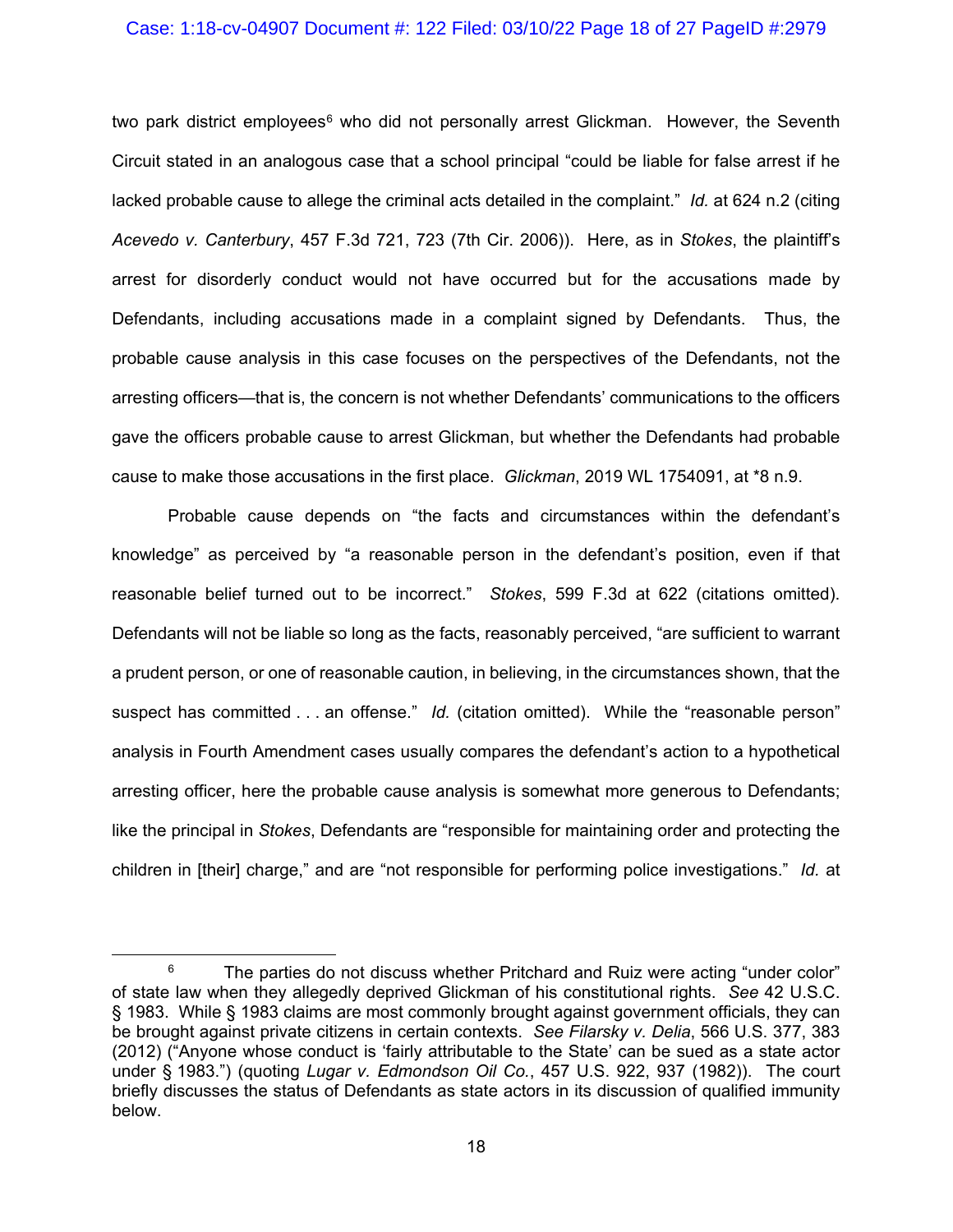## Case: 1:18-cv-04907 Document #: 122 Filed: 03/10/22 Page 19 of 27 PageID #:2980

625. As a result, "[t]he amount of information that [Defendants] could reasonably be expected to gather" before causing plaintiff's arrest "was limited." *Id.*

The probable cause determination also depends on the elements of the applicable criminal statute. *Thayer v. Chiczewski*, 705 F.3d 237, 247 (7th Cir. 2012). Glickman was arrested for disorderly conduct, which Illinois law defines as "knowingly [doing] any act in such unreasonable manner as to alarm or disturb another and to provoke a breach of the peace." 720 ILCS 5/26-1. The Illinois Supreme Court explained that the offense of disorderly conduct "is intended to guard against an invasion of the right of others not to be molested or harassed, either mentally or physically, without justification." *People v. Davis*, 82 Ill.2d 534, 538, 413 N.E.2d 413, 415 (1980). Illinois courts have found that arrests for disorderly conduct were justified for behavior such as direct harassment, threats, or conduct similar to stalking. *See Reher v. Vivo*, 656 F.3d 772, 777 (7th Cir. 2011) (collecting cases).

There is no genuine dispute of material fact regarding Ruiz's probable cause for calling 911, relaying the allegations to officers Walsh and Atto, and signing the criminal complaint. As Ruiz documented in her report on July 20, 2017—and which Glickman does not deny—Pritchard told Ruiz that Plaintiff was engaging in alarming behavior that included "brushing up against one of [the] campers, and grabbing one of [the] campers as he was running past [Glickman]." (Ruiz Report at 1.) Then, after Ruiz called the police and arrived at the park, Pritchard—who Ruiz characterized as being "visibly upset" at the time—told her that Glickman had been speaking with two young girls and was taking pictures of them on his cell phone. (*Id.* at 2.) Ruiz was relying on a report from her most senior staff person at Austin Park when she decided to pursue Glickman's arrest. (*Id.*) The record suggests her role in signing the complaint was less significant than Pritchard's; Ruiz stated in her report that the police "requested [Pritchard's] name on the complaint as well since she was the actual witness to the situations." (*Id.* at 3.)

Ruiz's perspective on these circumstances is similar to that of officers Atto and Walsh, who were found to have had probable cause to arrest Glickman. *Glickman*, 2019 WL 1754091,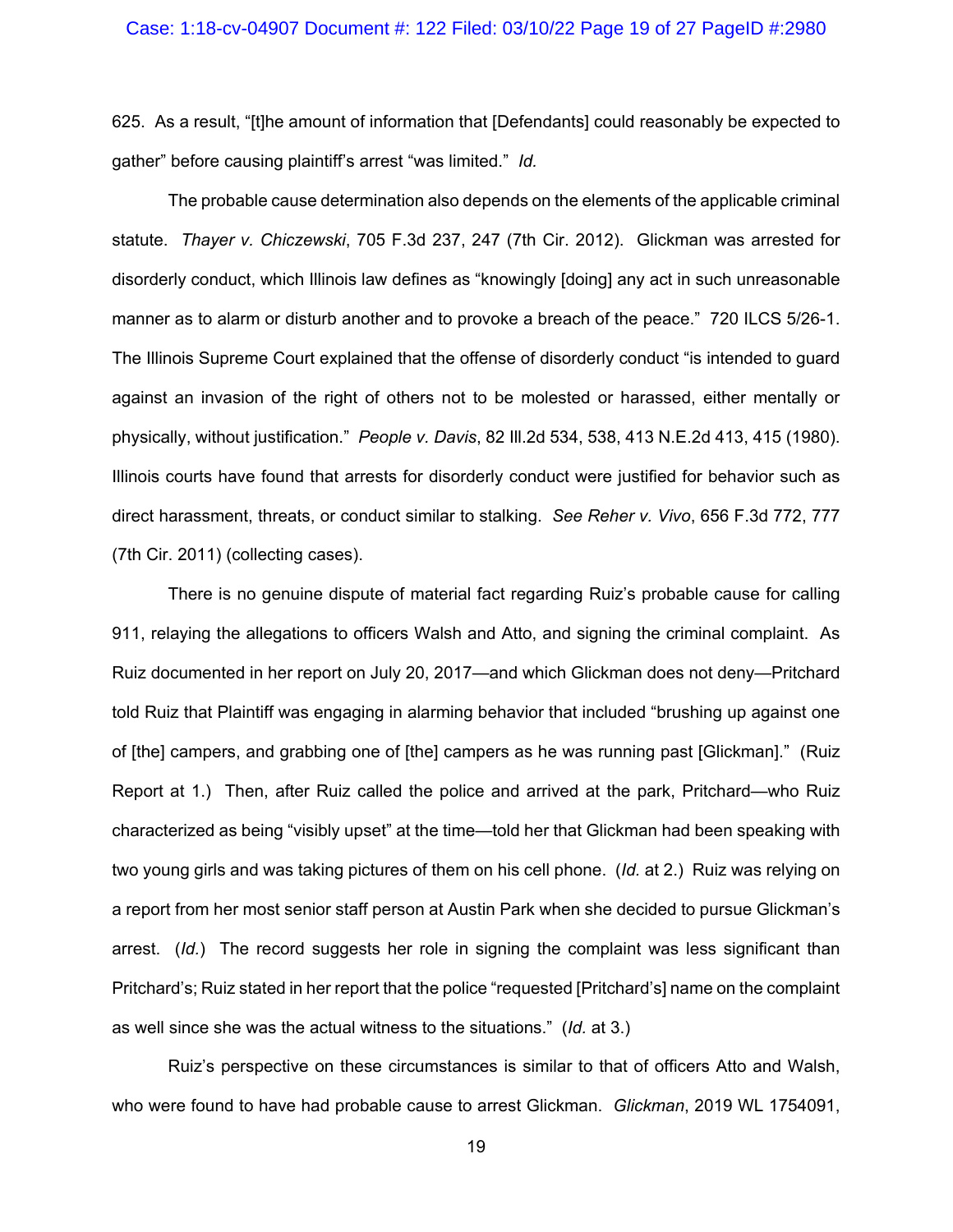## Case: 1:18-cv-04907 Document #: 122 Filed: 03/10/22 Page 20 of 27 PageID #:2981

at \*8. By all accounts, Ruiz trusted Pritchard, who she considered to be the "actual witness," and it was therefore reasonable for Ruiz to believe that Glickman was engaged in harassing, stalking, and physically threatening behavior. Like the *Stokes* principal who arrived belatedly at the scene of a fight, Ruiz "did not have the time or the duty to carry out a police investigation," and it was reasonable for her instead to act swiftly to protect the vulnerable children in her care. *Stokes*, 599 F.3d at 625. Based on Pritchard's troubling allegations, quick action was warranted. As Ruiz had probable cause for the actions she took, the court grants summary judgment on Glickman's claim against her.

Pritchard's actions differ. What actually happened is contested. But interpreting the facts in a light favorable to Glickman, he engaged in virtually no behavior that a reasonable person in Pritchard's position would find alarming. The counselors spoke to Pritchard about him in a derogatory manner, but there is otherwise no undisputed evidence that they reported alarming conduct. Despite those realities, Pritchard presented herself to Ruiz and the arresting officers as an eyewitness to egregious conduct, despite not having personally witnessed the incidents. The court briefly recounts the alleged incidents—resolving disputes in Glickman's favor—one at a time.

First, the incident involving the camper punching Ernie does not appear to constitute disorderly conduct. Glickman did have his dog off leash, and he later received citations as a penalty. It is worth noting that M-NASR counselors failed to prevent the child from assaulting the dog—a failure that appears to have prompted Pritchard to apologize to Glickman and quickly move on. As Ruiz's report states, "[t]he man was friendly at this time." (Ruiz Report at 1.)

A second incident occurred when Glickman spoke to an older camper who was in the vicinity of the rest of the camp, including a counselor. Glickman acknowledges having had an exchange with the camper, but though he does not recall the specifics, he denies asking the camper any inappropriate questions, including any questions about the child's name, disability, or age. At another point in time, Glickman also spoke to a different camper, thanking that camper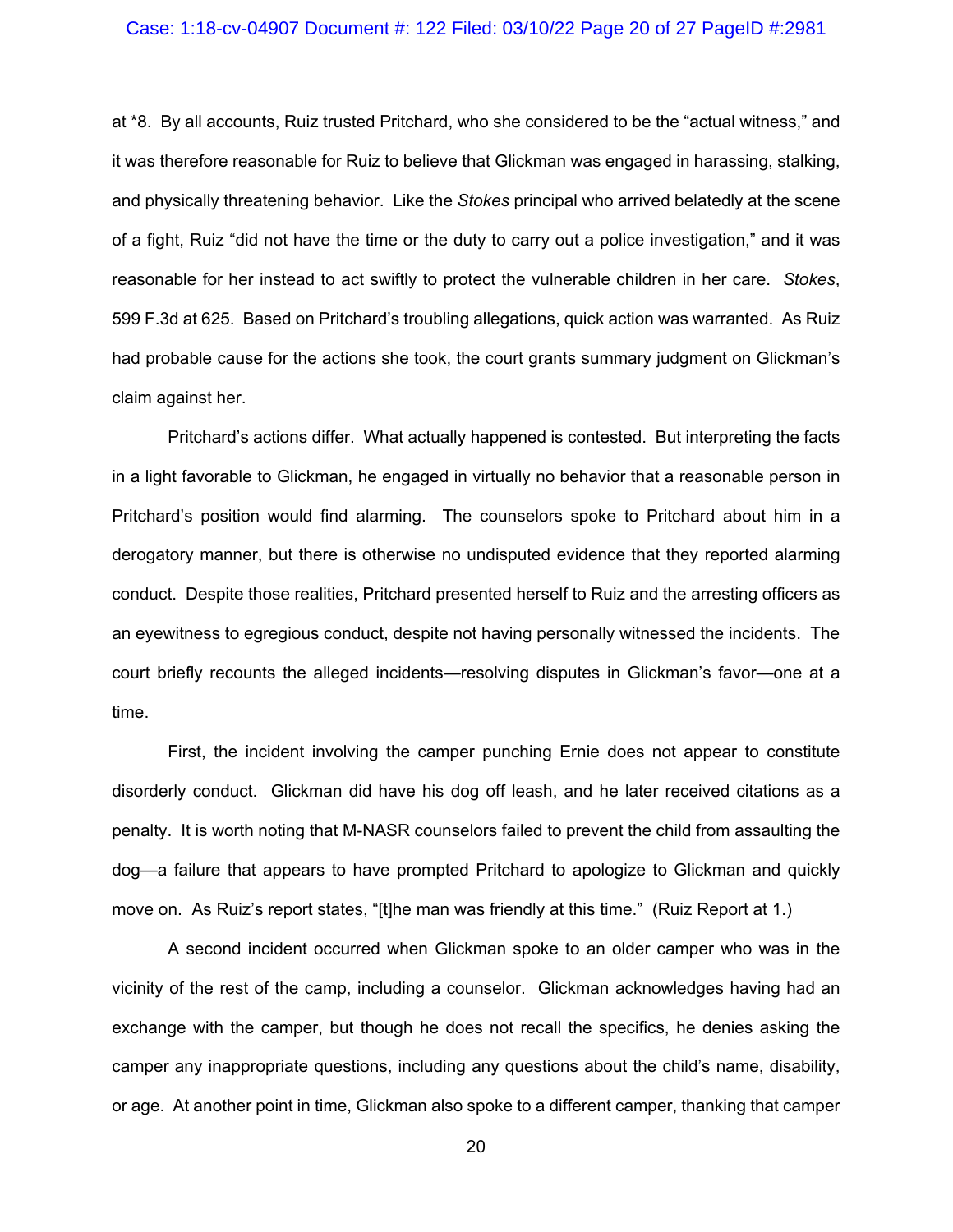## Case: 1:18-cv-04907 Document #: 122 Filed: 03/10/22 Page 21 of 27 PageID #:2982

for having just petted his dog; by Glickman's account, he did not use the child's name, and by the observing counselor's account, Glickman used the name only after the counselor herself used it. Under either version of events, a reasonable person would not find these interactions to be remotely suspicious. Casual conversation with a person at a public park—including with a child in close proximity to adult supervision—is not alarming or disturbing to a reasonable person. That is particularly true in the context here, given that Defendants do not suggest that they had yet asked Glickman to keep his distance. Moreover, there is no real indication that the camp yet *wanted* Glickman to keep his distance, at least during the incident involving a camper petting Ernie; Simon, the camper's counselor, testified that she told the camper "[g]ood job" (Simon Dep. at 19:6-12), which could reasonably be interpreted as affirming not just the camper's conduct, but also Glickman's conduct in creating the opportunity for the camper to have a successful interaction with Ernie.

The next three alleged incidents—Glickman touching a camper, watching the campers, and flying a drone over a shirtless camper—did not happen, if the record is viewed, as required, in the light most favorable to Glickman. Pritchard admitted that she did not personally witness any of these incidents. (Pritchard Tr. at 32:11-15, 171:21-172:12, 29:18-20.) Simon, who was allegedly involved in both the touching and drone incidents, did not identify Glickman as being involved in or responsible for either incident. (Simon Dep. at 34:4-17, 36:19-37:1.)

Glickman had a conversation with assistant site director Spiewak, in which she asked him to keep his dog away from the camp due to the potential for allergic reactions amongst the campers. Glickman believes, and told Spiewak, that his dog is hypoallergenic and could not have generated these concerns. Glickman nevertheless tried to avoid the camp the next day but failed because he had received incorrect information about when the camp was in session. Hoping to get accurate information, he asked a counselor, who told him the correct hours and directed him to Pritchard, who, according to Glickman, assured him that he was free to stay in the park so long as he kept Ernie away from the one camper who had punched him.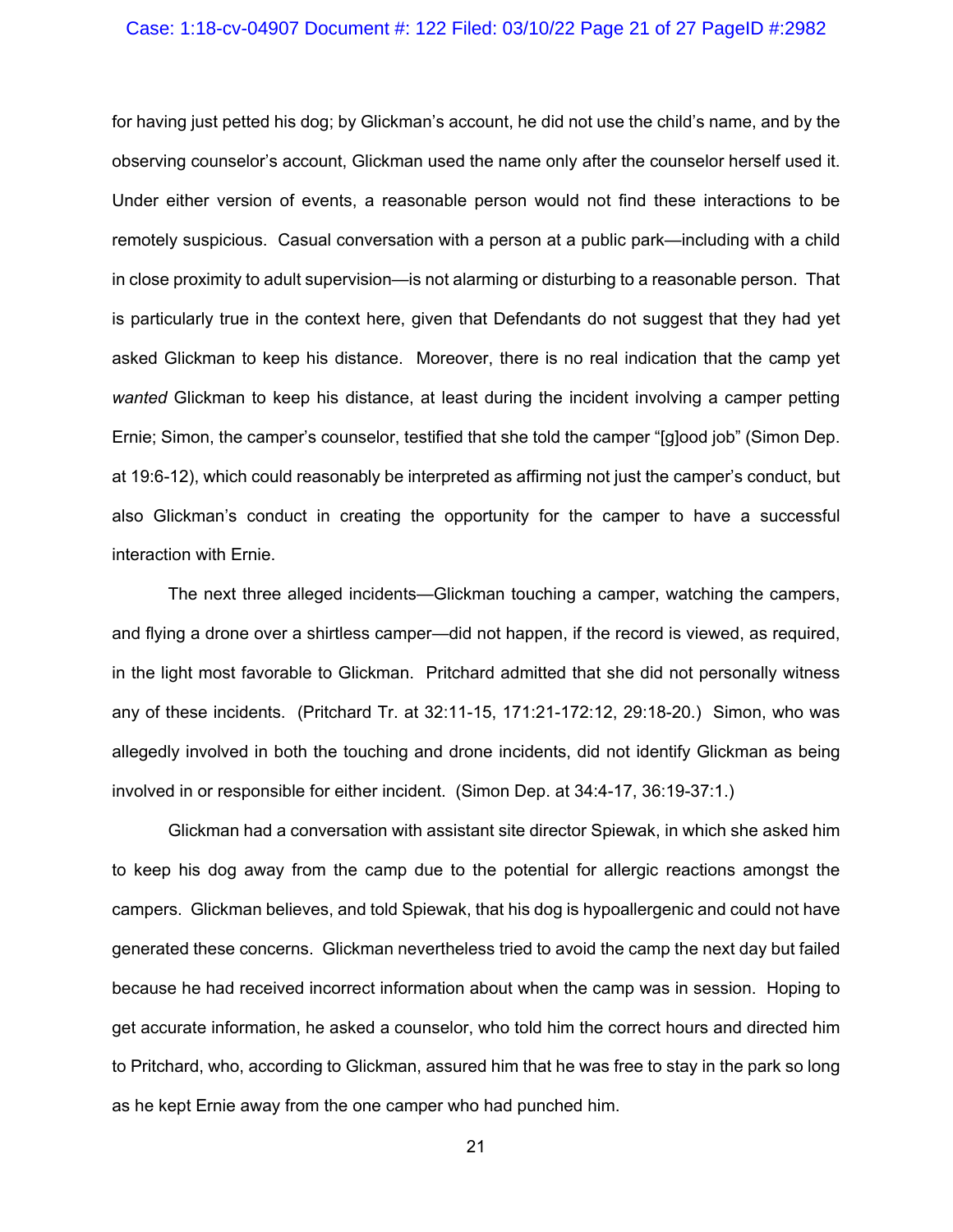## Case: 1:18-cv-04907 Document #: 122 Filed: 03/10/22 Page 22 of 27 PageID #:2983

Pritchard, of course, has a different narrative. Pritchard testified that Glickman was defensive during his interactions with her, and it appears Glickman did tell Pritchard he had the right to be in the park when he wished. Glickman nevertheless denies behaving in a defensive manner. There is, thus, a genuine dispute of material fact regarding his demeanor when interacting with Pritchard.

The final alleged incident is Pritchard's assertion to Ruiz that Glickman was taking pictures of two young girls (non-campers) at the park. There is no evidence this actually occurred. For reasons he has not explained, Glickman chose not to open his phone for the officers, but he denies having taken any such photos. As she did with respect to other incidents, Pritchard later admitted that she did not personally witness it happen, even though it appears that she suggested otherwise to Ruiz and the arresting officers.

Taken collectively, a jury may find that Pritchard's allegations concerning Glickman were exaggerated or false. Unlike Ruiz, Pritchard was physically present at the camp for the ten-day period when the alleged incidents occurred. Yet Pritchard did not witness anything inappropriate firsthand. Though she might claim to have relied on the words of her counselors—as Ruiz relied on her—the circumstances here are different; as noted, Simon's testimony contradicts Pritchard's assertions. That is true for the two most alarming incidents alleged: Glickman touching a camper and Glickman taking pictures of young girls. While Pritchard testified that Simon conveyed this information to her, Simon testified that she did not witness either incident. (Simon Dep. at 20:4- 16; 34:4-17.)

The summary judgment standard of review is critical here. Glickman's factual account raises questions; among other things, the court is curious as to why Glickman never bothered to leash his dog, as required by ordinance, even as tensions rose over the 10 days. At this stage, however, resolving all disputed acts in his favor, the court is left with an account of a nonthreatening individual and his puppy, sharing a small public park with children, and—due to the puppy's enthusiasm—occasionally bumping into the campers and asking innocuous questions.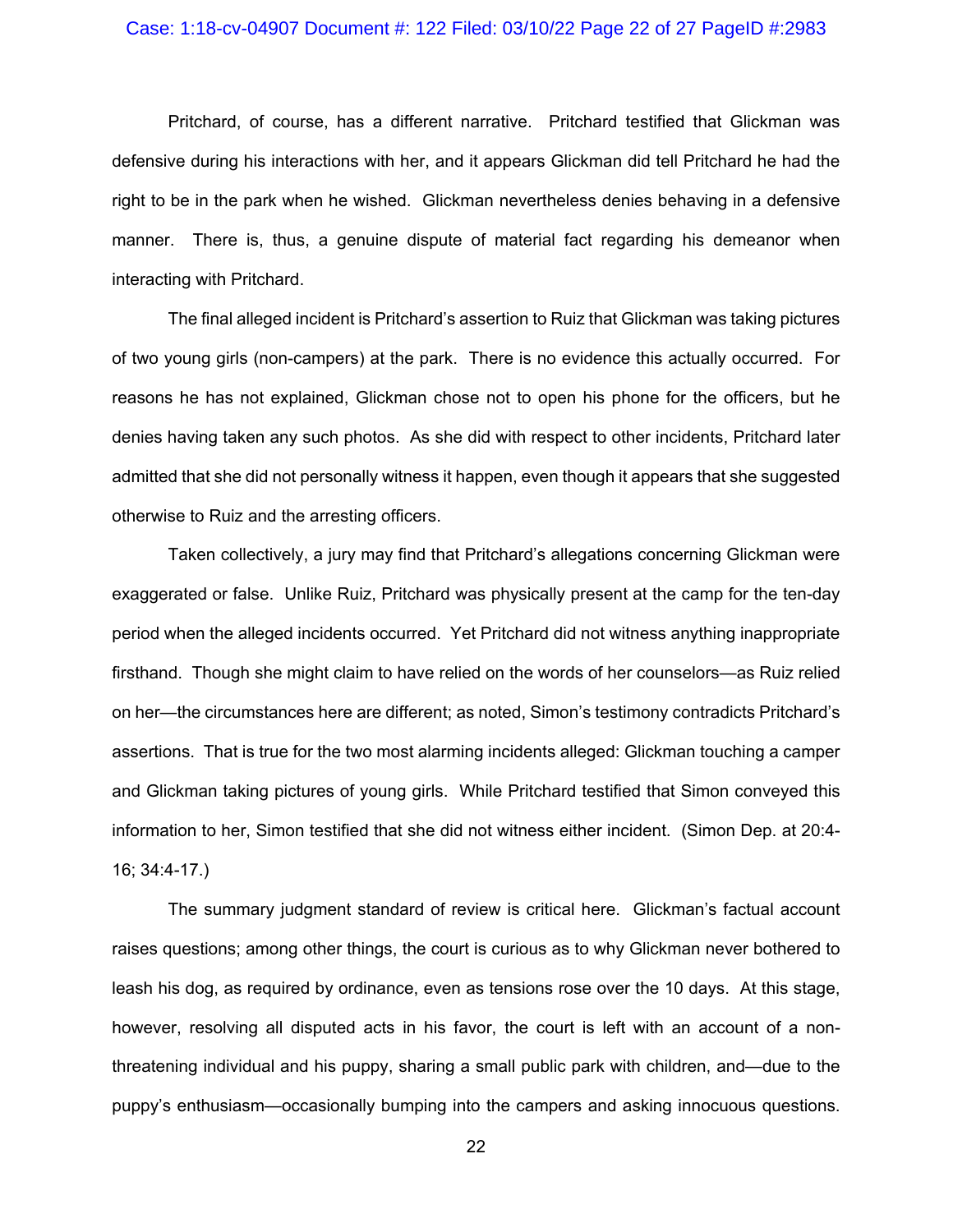### Case: 1:18-cv-04907 Document #: 122 Filed: 03/10/22 Page 23 of 27 PageID #:2984

If this is all that happened, a reasonable jury could conclude that these incidents were not threatening and did not support a call to police and a criminal complaint. In sum, because a jury could find that Pritchard lacked probable cause, the court can only grant her motion for summary judgment if it finds that she is entitled to qualified immunity.

#### **B. Qualified Immunity**

This court previously considered and rejected Defendants' claim of qualified immunity. *Glickman*, 440 F. Supp. 3d at 959-60. The different standard of review at the summary judgment stage warrants a fresh look, however; "while qualified immunity may not entitle a defendant to dismissal on the pleadings, qualified immunity may entitle the defendant to summary judgment later on." *Hanson v. LeVan*, 967 F.3d 584, 592 (7th Cir. 2020). That is, the development of the factual record that followed Defendants' earlier motion may now justify a different outcome.

Qualified immunity "shields a public official from suit for damages unless caselaw clearly puts [her] on notice that [her] action is unconstitutional." *Campbell v. Kallas*, 936 F.3d 536, 538 (7th Cir. 2019). As an initial matter, the parties have not always been in agreement about whether Pritchard and Ruiz are "public officials" protected by this doctrine. In opposing Defendants' motion to dismiss, Glickman asserted that Defendants are not public officials. (Pl.'s Mem. in Opposition to Defs.' Mot. to Dismiss [46] at 15.) Defendants contend that they are. (Defs.' Reply in Support of Mot. to Dismiss [47] at 7.) In its ruling on the motion to dismiss, the court noted that "Defendants are correct that courts have treated individuals in similar positions as government officials." *Glickman*, 440 F. Supp. 3d at 956 n.6 (citing cases). [7](#page-22-0) The parties have not again addressed the

<span id="page-22-0"></span> $7$  A case in addition to those earlier cited by the court is the Supreme Court's decision in *Filarsky v. Delia*, 566 U.S. 377 (2012), which extended qualified immunity to a private citizen for reasons that are applicable here. In that case, a private attorney retained by a municipality on a part-time basis was able to assert qualified immunity because the doctrine's primary justifications—protecting "government's ability to perform its traditional functions" and avoiding "unwarranted timidity in the performance of public duties"—applied with "vital importance" to the defendant. 566 U.S. at 389 (citations omitted). The Court noted that "[s]ometimes . . . private individuals will work in close coordination with public employees, and face threatened legal action for the same conduct." *Id.* at 391. Glickman's arrest was a public "function" for which Defendants' public counterparts—officers Walsh and Atto—could (and did)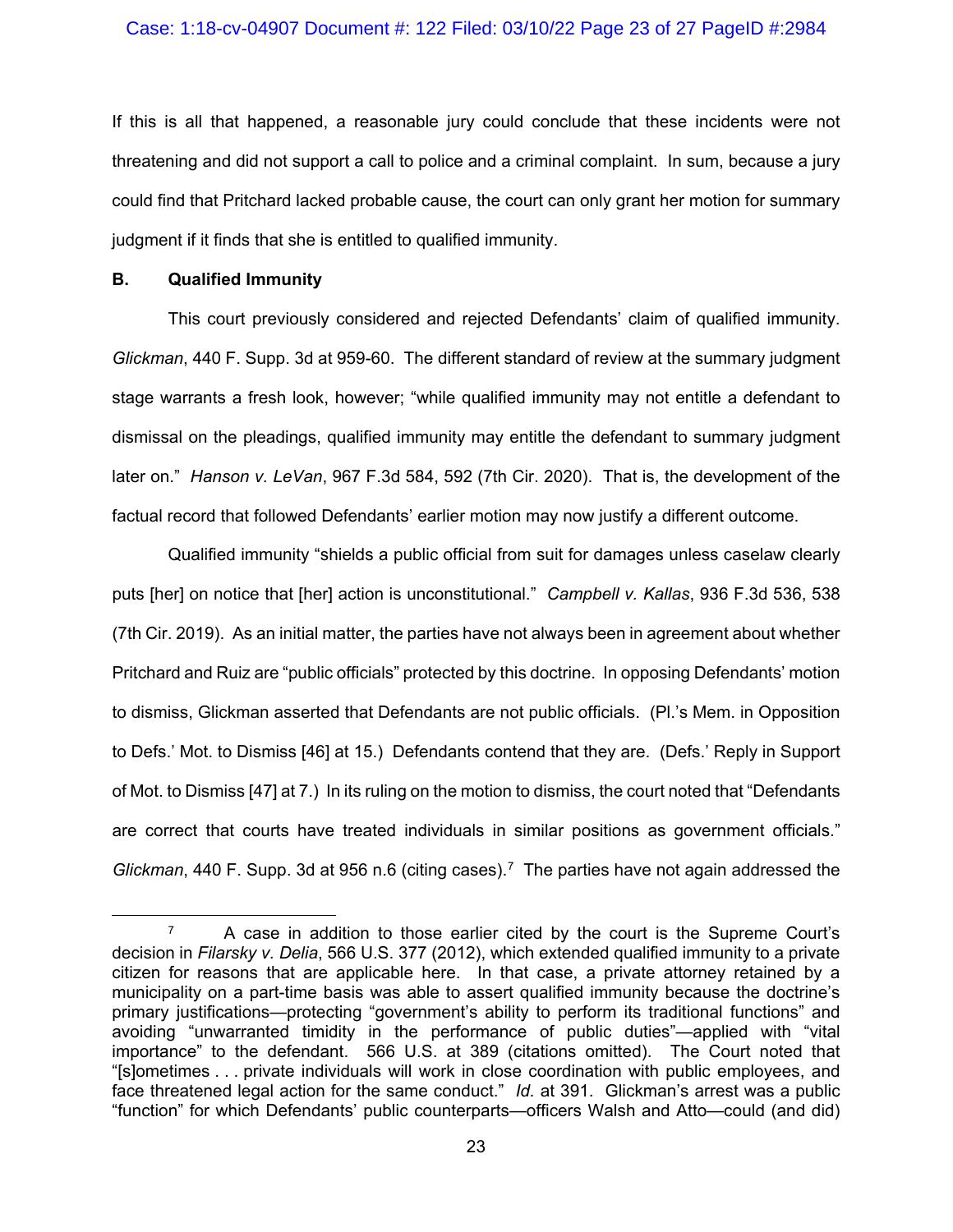#### Case: 1:18-cv-04907 Document #: 122 Filed: 03/10/22 Page 24 of 27 PageID #:2985

"public officials" issue in their briefing on Defendants' motion for summary judgment, and that issue is not dispositive at this stage; the court has granted Ruiz summary judgment on the merits and concludes, as explained below, that Pritchard cannot claim qualified immunity for reasons other than her status as a public official.

Assuming for now that Defendants are "public officials," the court notes, first, that to overcome a claim of qualified immunity, Glickman would have to establish that his Fourth Amendment constitutional right was "clearly established at the time of the alleged violation." *Campbell*, 936 F.3d at 545 (quoting *Gonzalez v. City of Elgin*, 578 F.3d 526, 540 (7th Cir. 2009)). The Seventh Circuit has held that "[t]o be clearly established, at the time of the challenged conduct, the right's contours must be sufficiently clear that every reasonable official would have understood that what [s]he is doing violates that right . . . and existing precedent must have placed the statutory or constitutional question beyond debate." *Chasensky v. Walker*, 740 F.3d 1088, 1094 (7th Cir. 2014) (quoting *Humphries v. Milwaukee Cnty.*, 702 F.3d 1003, 1006 (7th Cir. 2012)). While it is not necessary for "the very act in question [to have] been previously held unlawful," the "unlawfulness must be apparent" to the official "in the light of pre-existing law." *Anderson v. Creighton*, 483 U.S. 635, 640 (7th Cir. 1987).

This court previously noted that no case decided prior to July 2017 holds that camp staff may not tell lies to protect campers. *Glickman*, 440 F. Supp. 3d at 959. Yet, the court continued, there is a well-established right to be free from an arrest that is premised on lies. (*Id.* (citations omitted)). *Stokes* is again instructive. The Seventh Circuit held that "[s]ince the police gave [the principal] the authority to sign a criminal complaint, [the principal] could be liable for false arrest if he lacked probable cause to allege the criminal acts detailed in the complaint." *Stokes*, 599 F.3d at 624 n.2. Here, if Pritchard and Ruiz lacked probable cause to allege the criminal acts detailed

assert qualified immunity. *See Glickman*, 2019 WL 1754091, at \*8. It makes little sense for Defendants to be left "holding the bag—facing full liability for actions taken in conjunction with government employees who enjoy immunity for the same activity." *Filarsky*, 566 U.S. at 391.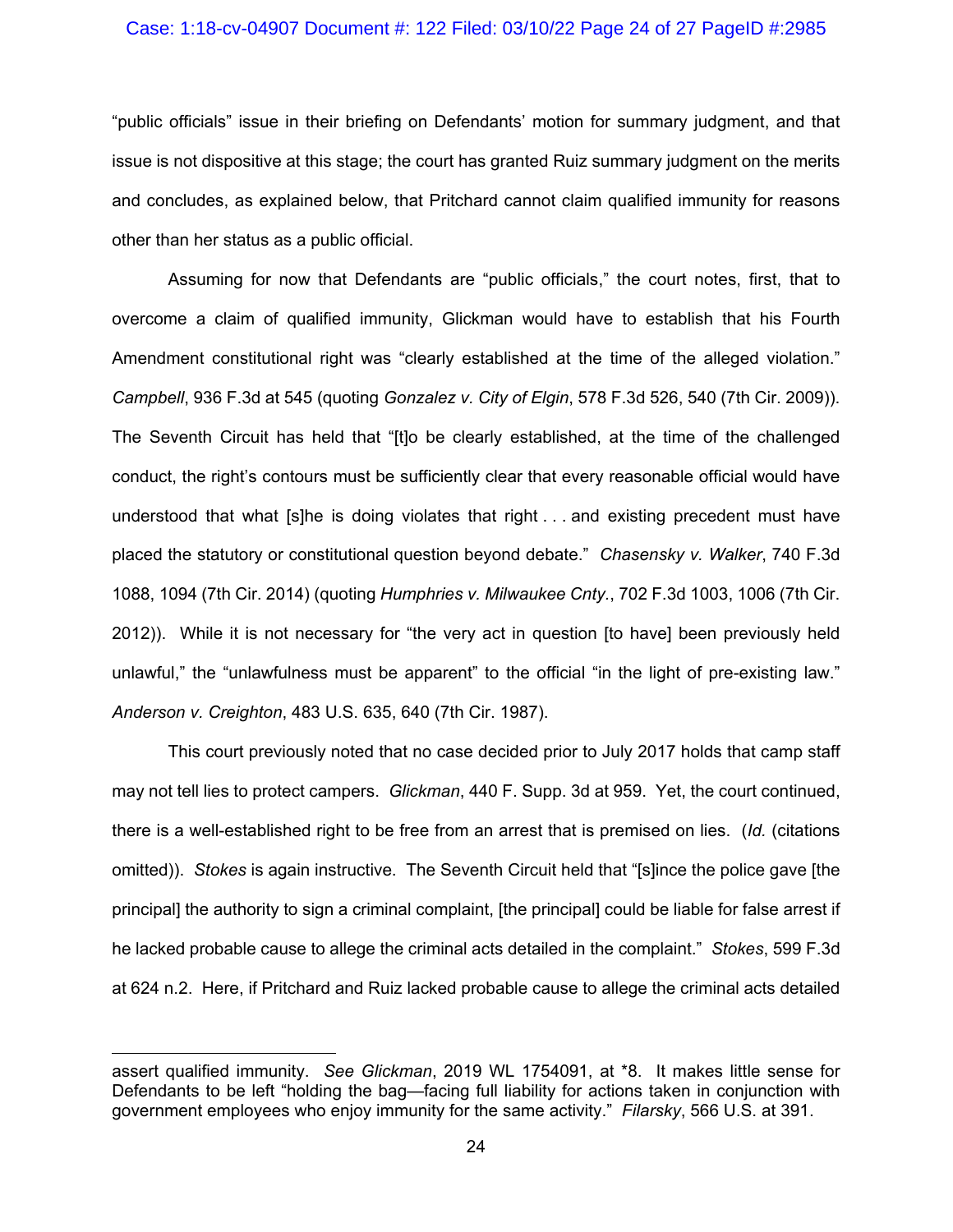## Case: 1:18-cv-04907 Document #: 122 Filed: 03/10/22 Page 25 of 27 PageID #:2986

in the complaint that they signed, then the unlawfulness of their actions was apparent, and they cannot claim qualified immunity.

The Supreme Court recently decided two cases that considered what is required for a right to be well established. *See Rivas-Villegas v. Cortesluna*, 142 S. Ct. 4 (2021) (per curiam); *City of Tahlequah v. Bond*, 142 S. Ct. 9 (2021) (per curiam). The facts and procedural history of each case are similar; an officer was accused of using excessive force, and the appellate court in each instance denied the officer qualified immunity where prior caselaw—under different circumstances—had held an officer accountable for excessive use of force. In reversing the appellate courts, the Supreme Court instructed lower courts "not to define clearly established law at too high a level of generality." *Bond*, 142 S. Ct. at 11. That instruction is well-heeded here; Glickman's allegations against Pritchard and Ruiz closely resemble the Seventh Circuit's admonition in *Stokes* that it is unlawful to sign a criminal complaint without probable cause.

Defendants misconstrue Glickman's constitutional right in their argument. They state that it would be "preposterous" and "absurd" to conclude that a person has a constitutional right to "infiltrate a summer camp," engage in inappropriate "conduct toward children with disabilities," or "engage in criminal activity." (Defs.' Mem. in Supp. of Mot. for Summ. J. [105] (hereinafter "Defs.' Mem.") at 10-11.) This argument, of course, assumes that Glickman did in fact infiltrate, act inappropriately, and engage in criminal activity. For reasons already explained, there are disputes about whether those assertions are true.

Defendants argue that Pritchard and Ruiz did not knowingly lie in causing Glickman to be arrested. The court agrees with respect to Ruiz; as discussed above, the court is satisfied that Ruiz had probable cause to call the officers, tell them what she heard, and sign the criminal complaint as a non-witness. Ruiz justifiably assumed information conveyed by Pritchard was accurate, and she passed it along to the arresting officers believing it was true. Indeed, Glickman recognized this. Asked at his deposition for the basis of his belief that Ruiz had lied about him, Glickman testified: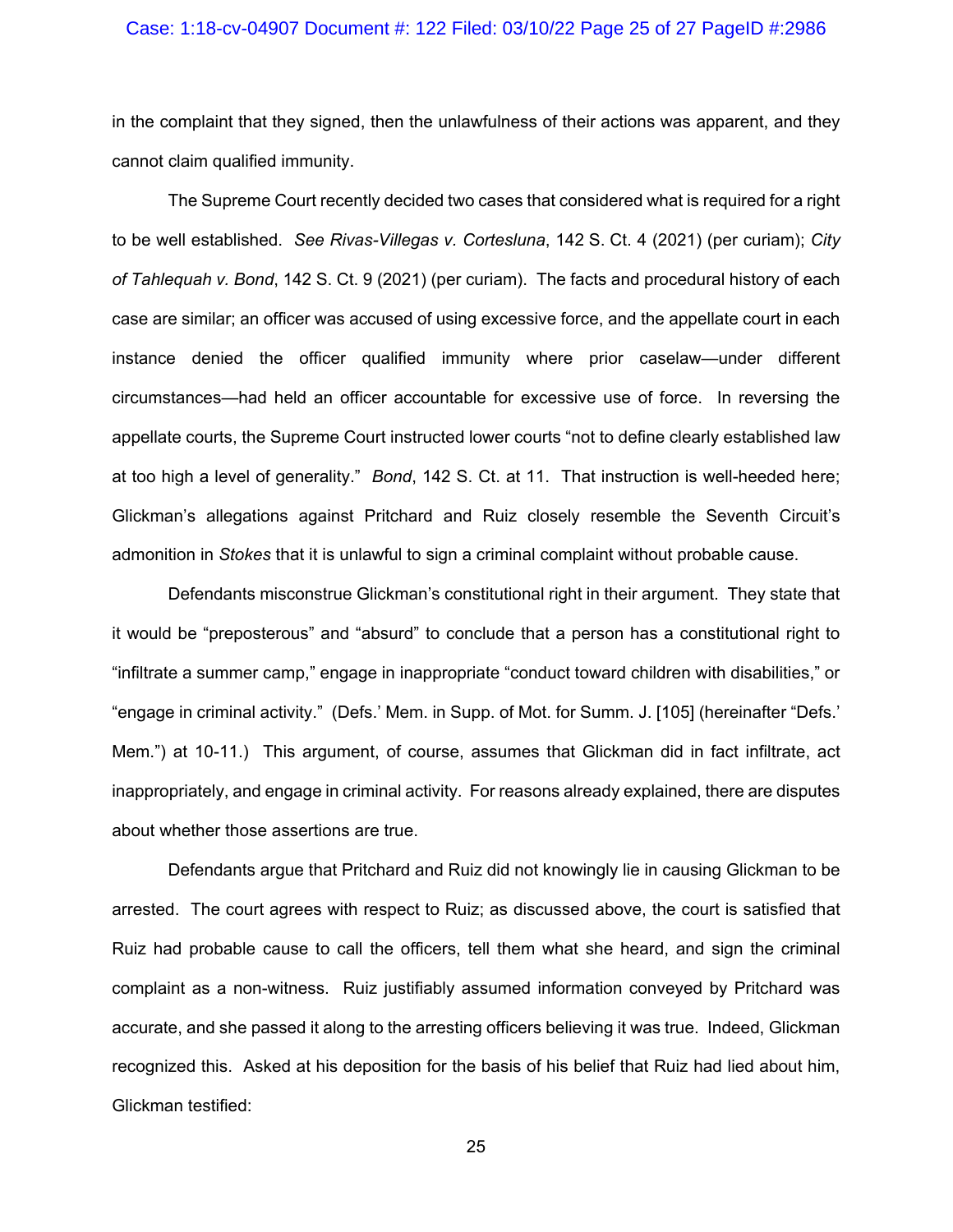A: Look, Lauren [Ruiz] wasn't at the park, so most of the information she relayed was just given from Pritchard, so it's hard to say that, you know, she's directly lying as opposed to being misinformed, right, and so that's -- so it's hard to say, you know, it's hard to say on Ruiz's end, but I can tell you that Pritchard wasn't telling you the truth, Blaire Pritchard wasn't telling you the truth.

(Defs.' Mem. at 12; Glickman Tr. at 148:9-18.) There is no evidence in the record that Ruiz lied or lacked probable cause; her conduct is therefore shielded by the doctrine of qualified immunity.

Defendants argue that Pritchard is protected too, and they point out that Pritchard did not call the police. (Defs.' Mem. at 13.) While true, that statement does not tell the full story. From the facts as discussed, a reasonable juror could conclude: (1) Pritchard's report to Ruiz prompted Ruiz to call the police; (2) Pritchard's complaint about Glickman taking photographs of young girls caused the officers to track down Glickman outside his home and later decide they had enough evidence to arrest him; and (3) Pritchard's signature on the criminal complaint as a witness was crucial for the charges to be brought against Glickman. Considered this way, Pritchard had by far the most significant role in causing Glickman's arrest.

There is a dispute of material fact as to whether Pritchard lacked probable cause to take those three key actions. Ruiz's report and the arresting officers' testimony strongly suggest that Pritchard presented her allegations to Ruiz and the authorities as if she were a firsthand witness when—as she admitted—she frequently was not. (*See, e.g.*, Pritchard Tr. at 172:3-5; Atto Tr. at 17:16-18:18; Walsh Tr. at 43:18-44:6, 49:8-12, 49:8-50:3, 51:5-13, 52:1-22; Ruiz Report at 3.) And as discussed, Pritchard's testimony about the incidents—including what happened, who saw them, and who reported them—is contradicted not just by Glickman but also by one of her counselors, Hillary Simon. As Defendants emphasize, when she made her reports, Pritchard was noticeably upset, disturbed, and alarmed. (Defs.' Mem. at 13-14.) A reasonable jury might well conclude from this evidence that Pritchard honestly viewed Glickman to be a serious threat to the safety of the campers. But her concern for the children could also have led her to misconstrue what she saw and heard—and possibly to make up allegations she neither saw nor heard about in order to expedite the sequence of events leading to Glickman's arrest. Similarly, her concern